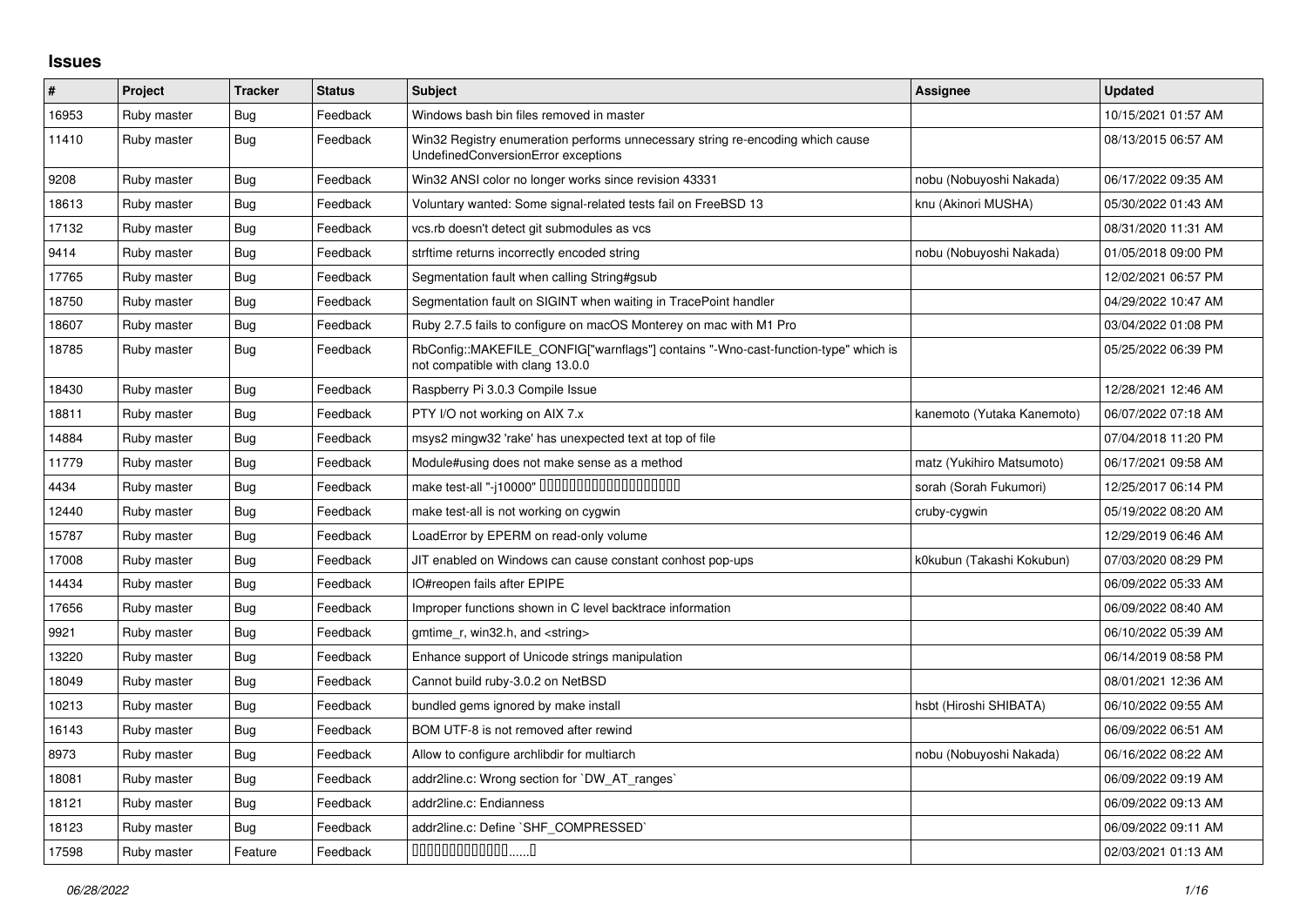| #     | Project     | <b>Tracker</b> | <b>Status</b> | Subject                                                                                                                             | Assignee                  | <b>Updated</b>      |
|-------|-------------|----------------|---------------|-------------------------------------------------------------------------------------------------------------------------------------|---------------------------|---------------------|
| 18042 | Ruby master | Feature        | Feedback      | YARV code optimization                                                                                                              |                           | 07/27/2021 09:11 PM |
| 8788  | Ruby master | Feature        | Feedback      | use eventfd on newer Linux instead of pipe for timer thread                                                                         |                           | 12/25/2017 06:15 PM |
| 17992 | Ruby master | Feature        | Feedback      | Upstreaming the htmlentities gem into CGI#.(un)escape_html                                                                          |                           | 06/30/2021 02:26 PM |
| 11530 | Ruby master | Feature        | Feedback      | unicode planes                                                                                                                      |                           | 09/21/2015 05:46 AM |
| 5673  | Ruby master | Feature        | Feedback      | undef method probably doesn't need to raise an error                                                                                | matz (Yukihiro Matsumoto) | 12/25/2017 06:15 PM |
| 14390 | Ruby master | Feature        | Feedback      | UnboundMethod#to_proc                                                                                                               |                           | 05/18/2018 03:24 AM |
| 9099  | Ruby master | Feature        | Feedback      | Train emoji lambda operator                                                                                                         |                           | 11/24/2013 01:48 AM |
| 11348 | Ruby master | Feature        | Feedback      | TracePoint API needs events for fiber's switching                                                                                   | ko1 (Koichi Sasada)       | 09/01/2015 09:12 AM |
| 10844 | Ruby master | Feature        | Feedback      | TracePoint API needs an event to inform about creating/removing a new frame without<br>calling something                            | ko1 (Koichi Sasada)       | 03/02/2015 06:38 PM |
| 18047 | Ruby master | Feature        | Feedback      | TracePoint: Add event type for constant access                                                                                      |                           | 12/02/2021 08:35 PM |
| 13822 | Ruby master | Feature        | Feedback      | Time.dst_changes(t=Time.now.year)                                                                                                   |                           | 12/13/2018 01:31 AM |
| 11098 | Ruby master | Feature        | Feedback      | Thread-level allocation counting                                                                                                    |                           | 10/09/2018 01:52 AM |
| 11791 | Ruby master | Feature        | Feedback      | The literal quotes should accept more quote characters (aka more unicode characters)                                                |                           | 12/09/2015 12:45 AM |
| 12735 | Ruby master | Feature        | Feedback      | TCP Server documentation improvement                                                                                                | zzak (Zachary Scott)      | 03/01/2017 08:42 PM |
| 6602  | Ruby master | Feature        | Feedback      | Tail call optimization: enable by default?                                                                                          | ko1 (Koichi Sasada)       | 06/13/2020 01:31 AM |
| 13257 | Ruby master | Feature        | Feedback      | Symbol#singleton class should be undef                                                                                              |                           | 06/01/2020 09:41 PM |
| 10064 | Ruby master | Feature        | Feedback      | &:symbol in when clause                                                                                                             | matz (Yukihiro Matsumoto) | 01/05/2018 09:01 PM |
| 9963  | Ruby master | Feature        | Feedback      | Symbol.count                                                                                                                        |                           | 07/11/2014 06:50 AM |
| 14835 | Ruby master | Feature        | Feedback      | Support TracePoint#raised exception on non-:raise events                                                                            |                           | 12/04/2021 06:49 AM |
| 12138 | Ruby master | Feature        | Feedback      | Support `Kernel#load_with_env(filename, cbase: SomeMod, cref: someMod, binding:<br>SomeMod) # => obj`                               |                           | 09/29/2016 11:44 PM |
| 6806  | Ruby master | Feature        | Feedback      | Support functional programming: forbid instance/class variables for<br>ModuleName::method_name, allow for ModuleName.method_name    | matz (Yukihiro Matsumoto) | 12/10/2020 08:53 AM |
| 12861 | Ruby master | Feature        | Feedback      | super in a block can be either lexically or dynamically scoped depending on how the block   matz (Yukihiro Matsumoto)<br>is invoked |                           | 12/21/2016 05:20 PM |
| 8981  | Ruby master | Feature        | Feedback      | Suggestion for CreateProcess flags with rubyw on windows                                                                            | cruby-windows             | 01/05/2018 09:00 PM |
| 16122 | Ruby master | Feature        | Feedback      | Struct::Value: simple immutable value object                                                                                        |                           | 02/12/2022 09:54 PM |
| 12719 | Ruby master | Feature        | Feedback      | Struct#merge` for partial updates                                                                                                   |                           | 09/29/2021 09:16 PM |
| 14417 | Ruby master | Feature        | Feedback      | String#sub / String#gsub 00000 Symbol 0 Hash0000000000000000                                                                        |                           | 02/04/2018 01:05 PM |
| 12304 | Ruby master | Feature        | Feedback      | String#split with a block                                                                                                           |                           | 04/21/2016 12:29 AM |
| 12745 | Ruby master | Feature        | Feedback      | String#(g)sub(!) should pass a MatchData to the block, not a String                                                                 | matz (Yukihiro Matsumoto) | 11/03/2021 11:46 PM |
| 13025 | Ruby master | Feature        | Feedback      | String equality operator does not perform implicit conversion                                                                       |                           | 12/12/2016 07:18 AM |
| 5606  | Ruby master | Feature        | Feedback      | String#each_match(regexp)                                                                                                           |                           | 12/25/2017 06:15 PM |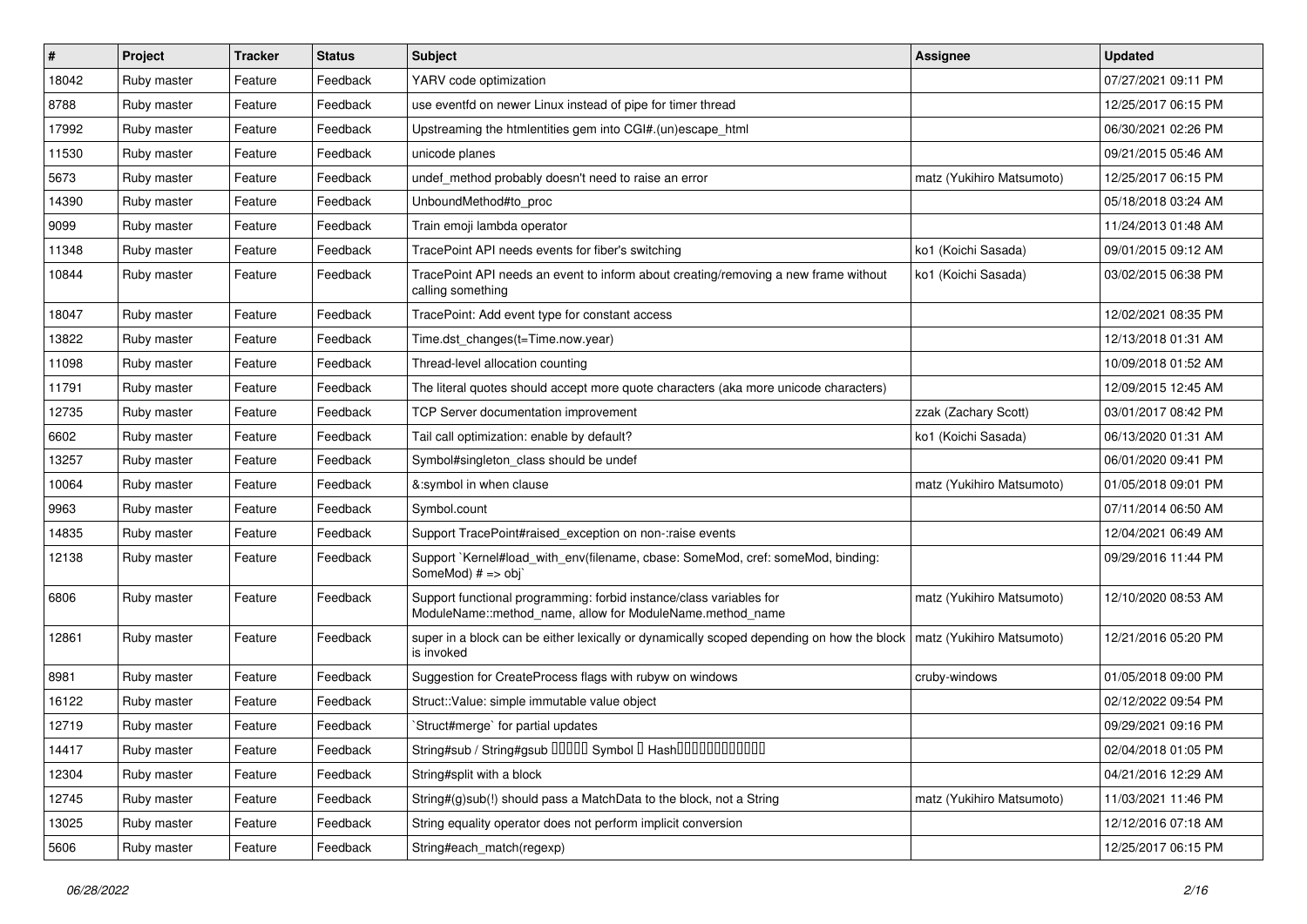| $\vert$ # | Project     | <b>Tracker</b> | <b>Status</b> | Subject                                                                                                   | Assignee                       | <b>Updated</b>      |
|-----------|-------------|----------------|---------------|-----------------------------------------------------------------------------------------------------------|--------------------------------|---------------------|
| 13303     | Ruby master | Feature        | Feedback      | String#any? as !String#empty?                                                                             | matz (Yukihiro Matsumoto)      | 02/23/2021 05:14 PM |
| 16017     | Ruby master | Feature        | Feedback      | <b>String and Array Slices</b>                                                                            |                                | 07/24/2019 07:28 AM |
| 15425     | Ruby master | Feature        | Feedback      | Store MJIT header into Ruby versioned directory.                                                          | k0kubun (Takashi Kokubun)      | 10/07/2021 11:03 PM |
| 8269      | Ruby master | Feature        | Feedback      | stdlib: Add Find.each_file to accompany Find.find                                                         |                                | 06/02/2013 03:53 PM |
| 10228     | Ruby master | Feature        | Feedback      | Statistics module                                                                                         |                                | 11/10/2014 11:01 PM |
| 12075     | Ruby master | Feature        | Feedback      | some container#nonempty?                                                                                  | matz (Yukihiro Matsumoto)      | 10/07/2021 03:11 AM |
| 6256      | Ruby master | Feature        | Feedback      | Slightly improve ruby_qsort performance                                                                   | MartinBosslet (Martin Bosslet) | 01/10/2019 01:51 PM |
| 6263      | Ruby master | Feature        | Feedback      | Simple access to toplevel object (main)                                                                   |                                | 12/25/2017 06:15 PM |
| 16699     | Ruby master | Feature        | Feedback      | Silence/ignore particular warnings from some parts of the code (in a .rb file)                            |                                | 03/20/2020 09:24 PM |
| 17384     | Ruby master | Feature        | Feedback      | shorthand of Hash#merge                                                                                   |                                | 12/10/2020 06:14 AM |
| 7511      | Ruby master | Feature        | Feedback      | short-circuiting logical implication operator                                                             | matz (Yukihiro Matsumoto)      | 12/10/2020 08:55 AM |
| 16994     | Ruby master | Feature        | Feedback      | Sets: shorthand for frozen sets of symbols / strings                                                      |                                | 09/25/2020 08:15 PM |
| 4046      | Ruby master | Feature        | Feedback      | Saving C's ** argv and cwd allows Ruby programs to reliably restart themselves                            |                                | 12/25/2017 06:14 PM |
| 6367      | Ruby master | Feature        | Feedback      | #same? for Enumerable                                                                                     | matz (Yukihiro Matsumoto)      | 12/25/2017 06:15 PM |
| 6744      | Ruby master | Feature        | Feedback      | ruby unable to run system commands that require elevated privileges                                       | usa (Usaku NAKAMURA)           | 12/25/2017 06:15 PM |
| 3001      | Ruby master | Feature        | Feedback      | Ruby stdlib: Benchmark::Tms #memberwise drops labels                                                      |                                | 05/24/2016 01:42 PM |
| 12607     | Ruby master | Feature        | Feedback      | Ruby needs an atomic integer                                                                              | ko1 (Koichi Sasada)            | 01/29/2021 12:28 PM |
| 16851     | Ruby master | Feature        | Feedback      | Ruby hashing algorithm could be improved using Tabulation Hashing                                         |                                | 10/22/2020 09:18 AM |
| 18648     | Ruby master | Feature        | Feedback      | ruby2_keywords and  name arguments with impossible names                                                  |                                | 03/18/2022 06:25 PM |
| 12982     | Ruby master | Feature        | Feedback      | ruby 2.3.1 got crash on macos                                                                             |                                | 12/23/2021 11:40 PM |
| 6219      | Ruby master | Feature        | Feedback      | Return value of Hash#store                                                                                | matz (Yukihiro Matsumoto)      | 12/10/2020 08:46 AM |
| 8077      | Ruby master | Feature        | Feedback      | Returning Dir objects from C extensions                                                                   |                                | 07/15/2019 10:48 PM |
| 12399     | Ruby master | Feature        | Feedback      | Restricted, safe version of `Kernel#eval`                                                                 |                                | 06/13/2017 12:24 AM |
| 6792      | Ruby master | Feature        | Feedback      | request for easier system properties access                                                               |                                | 12/25/2017 06:15 PM |
| 15049     | Ruby master | Feature        | Feedback      | [Request] Easily access all keyword arguments within a method                                             |                                | 10/15/2018 05:36 PM |
| 3388      | Ruby master | Feature        | Feedback      | regexp support for start_with? and end_with?                                                              | naruse (Yui NARUSE)            | 12/25/2017 06:02 PM |
| 12357     | Ruby master | Feature        | Feedback      | Random#initialize with a String                                                                           |                                | 05/17/2016 05:20 PM |
| 10047     | Ruby master | Feature        | Feedback      | Proposal for failesafe requires                                                                           |                                | 07/17/2014 10:35 PM |
| 17721     | Ruby master | Feature        | Feedback      | Proc.new should be able to contruct a lambda                                                              |                                | 12/03/2021 11:52 AM |
| 12854     | Ruby master | Feature        | Feedback      | Proc#curry should return an instance of the class, not Proc                                               |                                | 10/25/2017 09:59 PM |
| 14794     | Ruby master | Feature        | Feedback      | Primitive arrays (Ruby 3x3)                                                                               |                                | 12/11/2021 02:07 PM |
| 13613     | Ruby master | Feature        | Feedback      | Prefer that require/require_relative/load to tell us permission error if the target file is<br>unreadable |                                | 09/25/2017 12:16 PM |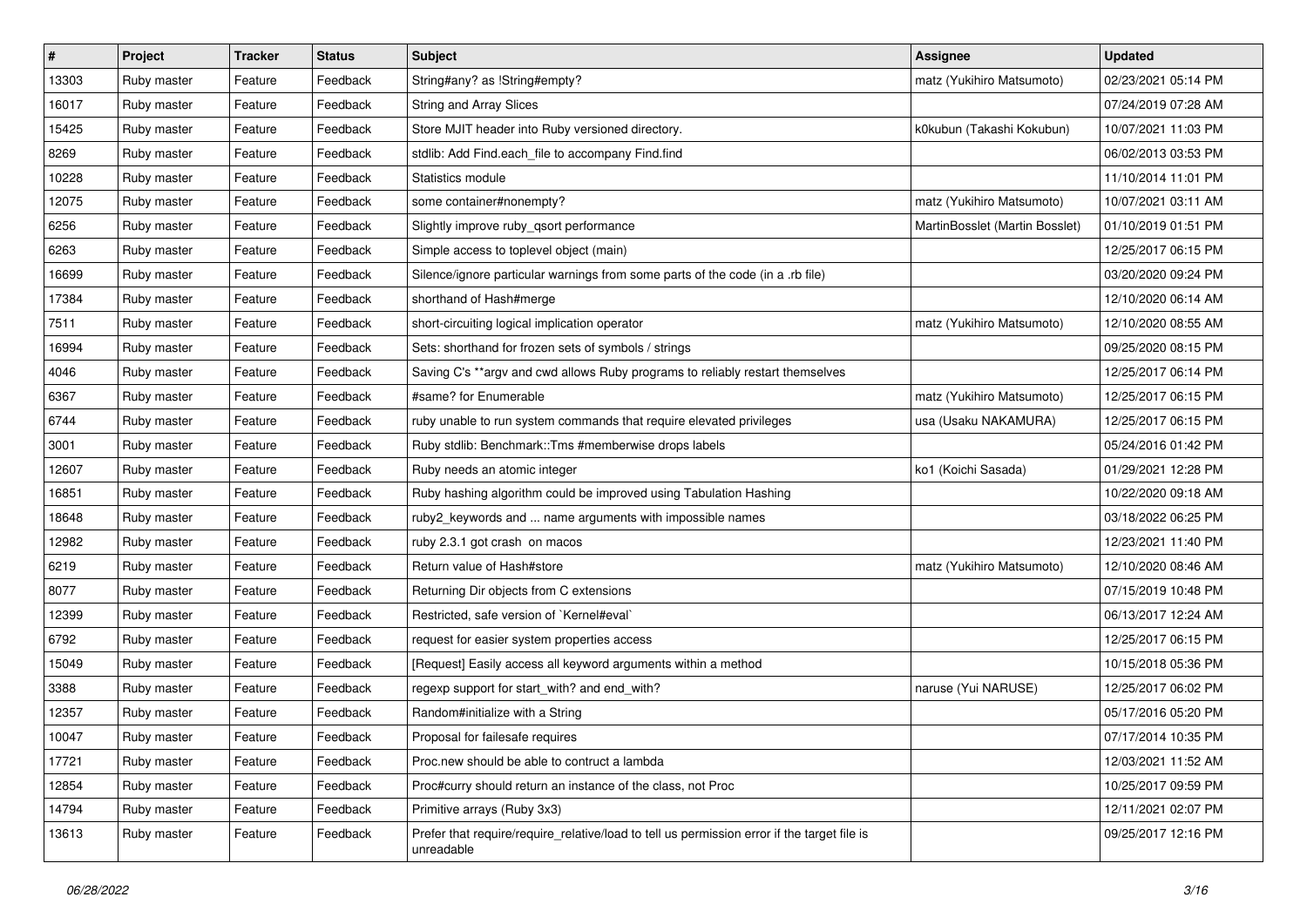| $\vert$ # | Project     | <b>Tracker</b> | <b>Status</b> | Subject                                                                                           | Assignee                  | <b>Updated</b>      |
|-----------|-------------|----------------|---------------|---------------------------------------------------------------------------------------------------|---------------------------|---------------------|
| 15606     | Ruby master | Feature        | Feedback      | Precedence of -@ and +@                                                                           |                           | 02/16/2019 06:02 AM |
| 11154     | Ruby master | Feature        | Feedback      | Postfix '!?' can use as the valid function identifier.                                            |                           | 05/18/2015 04:49 PM |
| 8725      | Ruby master | Feature        | Feedback      | Possibility to get a signal handler without changing it                                           | ko1 (Koichi Sasada)       | 12/25/2017 06:15 PM |
| 10381     | Ruby master | Feature        | Feedback      | Pathname#mkdir_p, Pathname#makedirs DDDD                                                          | akr (Akira Tanaka)        | 10/15/2014 04:27 AM |
| 2149      | Ruby master | Feature        | Feedback      | Pathname#include?                                                                                 | akr (Akira Tanaka)        | 03/15/2018 08:19 AM |
| 11139     | Ruby master | Feature        | Feedback      | [PATCH] socket: support accept `sock_nonblock: (true false)'                                      | akr (Akira Tanaka)        | 07/02/2015 01:30 AM |
| 10351     | Ruby master | Feature        | Feedback      | [PATCH] prevent CVE-2014-6277                                                                     |                           | 01/05/2018 09:01 PM |
| 8833      | Ruby master | Feature        | Feedback      | [PATCH] IPAddr#pred                                                                               | knu (Akinori MUSHA)       | 10/21/2017 05:15 PM |
| 10059     | Ruby master | Feature        | Feedback      | [PATCH and SUGGEST] 0000000000000000000000000000000                                               |                           | 09/16/2014 11:54 AM |
| 11300     | Ruby master | Feature        | Feedback      | [PATCH] Add String#bin for parity with #hex and #oct.                                             |                           | 07/23/2019 06:11 PM |
| 6697      | Ruby master | Feature        | Feedback      | [PATCH] Add Kernel#Symbol conversion method like String(), Array() etc.                           | matz (Yukihiro Matsumoto) | 12/25/2017 06:15 PM |
| 10356     | Ruby master | Feature        | Feedback      | [PATCH 2/2] Remove unused internal functions                                                      |                           | 10/10/2014 05:24 AM |
| 4645      | Ruby master | Feature        | Feedback      | Pass existing buffer to getsockopt                                                                |                           | 12/25/2017 06:14 PM |
| 2715      | Ruby master | Feature        | Feedback      | Optimization to avoid spawning shell in Kernel#system call should check for failure<br>conditions |                           | 12/25/2017 06:00 PM |
| 6739      | Ruby master | Feature        | Feedback      | One-line rescue statement should support specifying an exception class                            | matz (Yukihiro Matsumoto) | 05/18/2016 12:42 AM |
| 17278     | Ruby master | Feature        | Feedback      | On-demand sharing of constants for Ractor                                                         |                           | 02/01/2021 04:24 PM |
| 5805      | Ruby master | Feature        | Feedback      | object_hexid                                                                                      |                           | 12/25/2017 06:15 PM |
| 17170     | Ruby master | Feature        | Feedback      | Numeric.zero, Numeric.one                                                                         |                           | 09/16/2020 01:36 AM |
| 5521      | Ruby master | Feature        | Feedback      | Numeric#rational? <sup>[</sup> Numeric#complex? <sup>[</sup> Numeric#float? <sup>[10]</sup>       | matz (Yukihiro Matsumoto) | 12/10/2020 08:49 AM |
| 5514      | Ruby master | Feature        | Feedback      | Numeric III quotient I quotrem IIII                                                               | matz (Yukihiro Matsumoto) | 12/10/2020 08:49 AM |
| 5522      | Ruby master | Feature        | Feedback      | Numeric#finite? UNumeric#infinite? UNumeric#nan? UUU                                              | mrkn (Kenta Murata)       | 12/10/2020 08:54 AM |
| 9076      | Ruby master | Feature        | Feedback      | New one-argument block syntax: &.                                                                 |                           | 12/10/2020 08:53 AM |
| 17147     | Ruby master | Feature        | Feedback      | New method to get frozen strings from String objects                                              |                           | 09/07/2020 01:41 AM |
| 9678      | Ruby master | Feature        | Feedback      | New heredoc syntax                                                                                |                           | 12/23/2021 11:40 PM |
| 8863      | Ruby master | Feature        | Feedback      | New error class: UndefinedBehaviorError                                                           |                           | 01/11/2014 11:09 AM |
| 7114      | Ruby master | Feature        | Feedback      | New classes: `HumanTime::LocalTime`, `HumanTime::Duration`                                        |                           | 12/25/2017 06:15 PM |
| 8026      | Ruby master | Feature        | Feedback      | Need Module#prepended modules                                                                     | matz (Yukihiro Matsumoto) | 01/16/2020 06:12 AM |
| 10108     | Ruby master | Feature        | Feedback      | NameError#name and nested constants                                                               |                           | 08/10/2014 04:37 AM |
| 9552      | Ruby master | Feature        | Feedback      | Module map!                                                                                       |                           | 03/09/2014 05:51 AM |
| 9548      | Ruby master | Feature        | Feedback      | Module curry                                                                                      |                           | 03/11/2014 02:00 PM |
| 5628      | Ruby master | Feature        | Feedback      | Module#basename                                                                                   | matz (Yukihiro Matsumoto) | 08/29/2020 05:01 PM |
| 11087     | Ruby master | Feature        | Feedback      | Method to retrieve {local, global, instance} variables as a Hash                                  | matz (Yukihiro Matsumoto) | 06/12/2015 09:13 AM |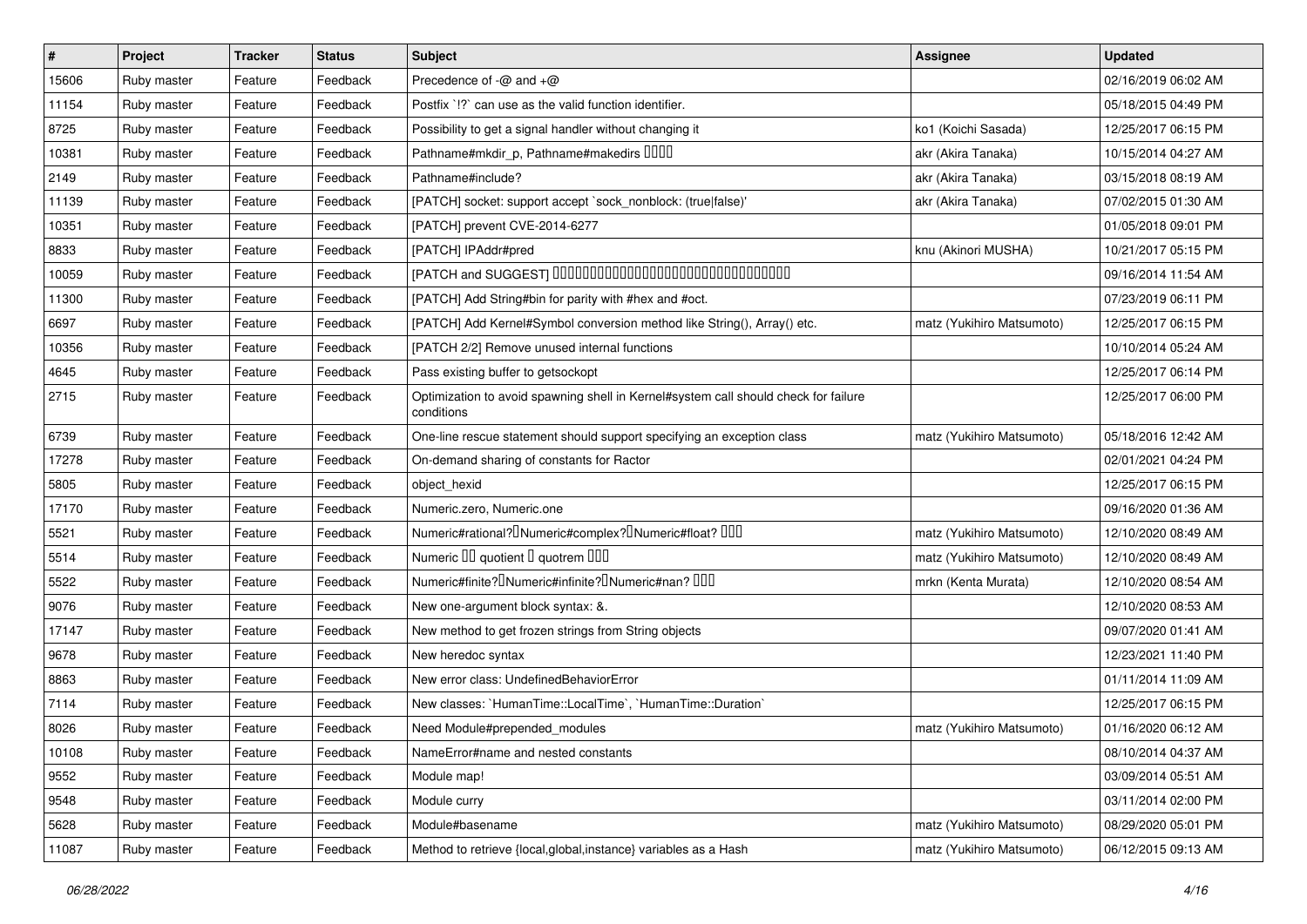| $\vert$ # | Project     | <b>Tracker</b> | <b>Status</b> | Subject                                                                        | Assignee                  | <b>Updated</b>      |
|-----------|-------------|----------------|---------------|--------------------------------------------------------------------------------|---------------------------|---------------------|
| 12698     | Ruby master | Feature        | Feedback      | Method to delete a substring by regex match                                    |                           | 04/25/2019 01:05 PM |
| 11227     | Ruby master | Feature        | Feedback      | May it be possible to add some symbols to IO.new() ?                           |                           | 06/06/2015 03:57 AM |
| 17685     | Ruby master | Feature        | Feedback      | Marshal format for out of band buffer objects                                  |                           | 03/24/2021 07:39 AM |
| 8365      | Ruby master | Feature        | Feedback      | Make variables objects                                                         | matz (Yukihiro Matsumoto) | 08/19/2016 07:21 PM |
| 8371      | Ruby master | Feature        | Feedback      | Make some enumerators mimic arrays                                             | matz (Yukihiro Matsumoto) | 06/02/2013 04:11 PM |
| 14778     | Ruby master | Feature        | Feedback      | Make Object#dup accept a block                                                 |                           | 05/27/2018 07:52 AM |
| 16962     | Ruby master | Feature        | Feedback      | Make IO.for_fd autoclose option default to false                               |                           | 06/17/2021 06:54 AM |
| 10065     | Ruby master | Feature        | Feedback      | Make `gem env` command output valid YAML                                       | drbrain (Eric Hodel)      | 07/20/2014 10:54 PM |
| 11918     | Ruby master | Feature        | Feedback      | Make #finite? consistent with #nonzero?                                        |                           | 12/29/2015 03:28 PM |
| 6251      | Ruby master | Feature        | Feedback      | Magic comments for compile options                                             | matz (Yukihiro Matsumoto) | 08/21/2015 11:47 PM |
| 9602      | Ruby master | Feature        | Feedback      | Logic with `Enumerable#grep`                                                   | matz (Yukihiro Matsumoto) | 12/01/2019 05:23 PM |
| 8765      | Ruby master | Feature        | Feedback      | Literal for symbol with interpolation                                          |                           | 08/19/2013 10:20 PM |
| 15722     | Ruby master | Feature        | Feedback      | `Kernel#case?`                                                                 |                           | 02/29/2020 07:25 AM |
| 12242     | Ruby master | Feature        | Feedback      | Is it worth adding collision probability of SecureRandom functions in RubyDoc? |                           | 05/15/2016 07:56 AM |
| 6399      | Ruby master | Feature        | Feedback      | IO.read ignores valid open_args on Windows                                     | usa (Usaku NAKAMURA)      | 12/25/2017 06:15 PM |
| 14105     | Ruby master | Feature        | Feedback      | Introduce xor as alias for Set#^                                               | knu (Akinori MUSHA)       | 06/27/2018 10:56 AM |
| 8096      | Ruby master | Feature        | Feedback      | introduce Time.current timestamp                                               | matz (Yukihiro Matsumoto) | 12/23/2021 11:40 PM |
| 7240      | Ruby master | Feature        | Feedback      | Inheritable #included/#extended Hooks For Modules                              |                           | 12/25/2017 06:15 PM |
| 8172      | Ruby master | Feature        | Feedback      | IndexError-returning counterparts to destructive Array methods                 |                           | 12/30/2019 07:19 PM |
| 6808      | Ruby master | Feature        | Feedback      | Implicit index for enumerations                                                |                           | 12/25/2017 06:15 PM |
| 10211     | Ruby master | Feature        | Feedback      | Implement Signal.current_trap(sig)                                             |                           | 08/09/2015 01:00 PM |
| 13000     | Ruby master | Feature        | Feedback      | Implement Set#include? with Hash#include?                                      | knu (Akinori MUSHA)       | 09/11/2020 08:18 PM |
| 11911     | Ruby master | Feature        | Feedback      | Immutable method definitions and/or static dispatch                            |                           | 01/03/2016 07:04 AM |
| 13923     | Ruby master | Feature        | Feedback      | Idiom to release resources safely, with less indentations                      |                           | 09/26/2017 08:31 AM |
| 18336     | Ruby master | Feature        | Feedback      | How to deal with Trojan Source vulnerability                                   |                           | 11/23/2021 08:39 PM |
| 8707      | Ruby master | Feature        | Feedback      | Hash#reverse_each                                                              | matz (Yukihiro Matsumoto) | 01/05/2018 09:00 PM |
| 7796      | Ruby master | Feature        | Feedback      | Hash#keys should return a set                                                  |                           | 12/10/2020 08:49 AM |
| 6118      | Ruby master | Feature        | Feedback      | Hash#keys_of(values), returns related keys of given values                     | matz (Yukihiro Matsumoto) | 01/10/2019 08:16 AM |
| 10270     | Ruby master | Feature        | Feedback      | Hash#insert                                                                    |                           | 09/21/2014 01:01 PM |
| 17342     | Ruby master | Feature        | Feedback      | Hash#fetch set                                                                 |                           | 12/17/2020 05:28 AM |
| 6315      | Ruby master | Feature        | Feedback      | handler to trace output of each line of code executed                          |                           | 12/25/2017 06:15 PM |
| 10131     | Ruby master | Feature        | Feedback      | Greatest multiple of r not greater than x                                      |                           | 08/14/2014 07:23 AM |
| 4264      | Ruby master | Feature        | Feedback      | General type coercion protocol for Ruby                                        | matz (Yukihiro Matsumoto) | 12/25/2017 06:14 PM |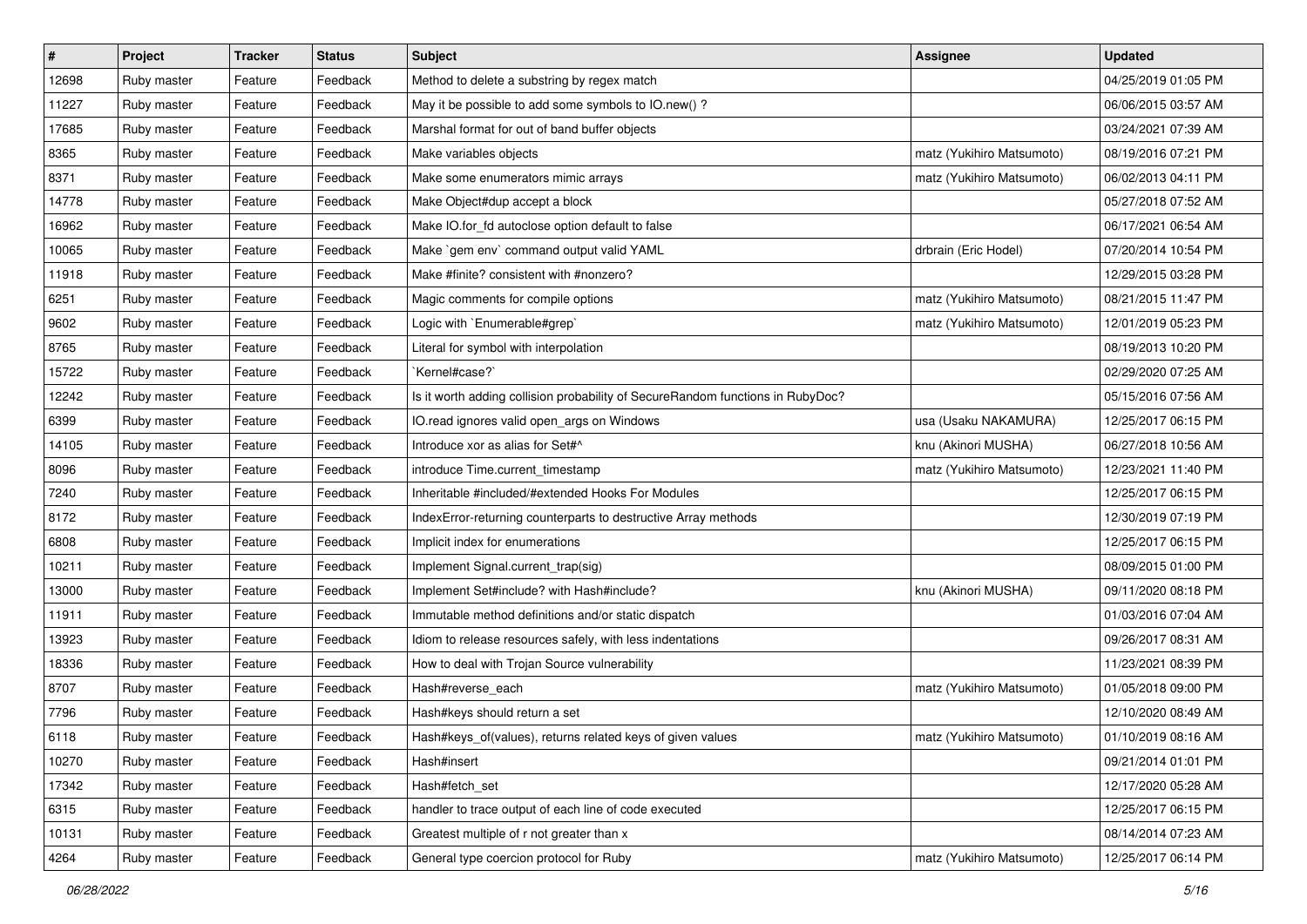| $\vert$ # | Project     | <b>Tracker</b> | <b>Status</b> | Subject                                                                    | Assignee                  | <b>Updated</b>      |
|-----------|-------------|----------------|---------------|----------------------------------------------------------------------------|---------------------------|---------------------|
| 5145      | Ruby master | Feature        | Feedback      | Function extension of Array#transpose                                      |                           | 12/25/2017 06:15 PM |
| 13332     | Ruby master | Feature        | Feedback      | Forwardable#def_instance_delegator nil                                     | nobu (Nobuyoshi Nakada)   | 09/25/2017 08:20 AM |
| 16021     | Ruby master | Feature        | Feedback      | floor/ceil/round/truncate should accept a :step argument                   |                           | 09/19/2019 03:20 PM |
| 4712      | Ruby master | Feature        | Feedback      | File.writable? inaccurate in windows                                       |                           | 12/25/2017 06:14 PM |
| 9713      | Ruby master | Feature        | Feedback      | FILE_ return unexpected encoding - breaks Dir.glob                         | cruby-windows             | 12/10/2020 09:13 AM |
| 6507      | Ruby master | Feature        | Feedback      | <b>File Literal</b>                                                        |                           | 12/25/2017 06:15 PM |
| 8168      | Ruby master | Feature        | Feedback      | Feature request: support for (single) statement lambda syntax/definition   | matz (Yukihiro Matsumoto) | 01/11/2014 11:36 AM |
| 12263     | Ruby master | Feature        | Feedback      | Feature request: &&. operator (shorthand for foo && foo.method)            |                           | 05/22/2016 06:03 AM |
| 10355     | Ruby master | Feature        | Feedback      | Feature request: Module#prepended?(mod)                                    | matz (Yukihiro Matsumoto) | 01/05/2018 09:01 PM |
| 13166     | Ruby master | Feature        | Feedback      | Feature Request: Byte Arrays for Ruby 3                                    |                           | 03/31/2017 08:04 AM |
| 9777      | Ruby master | Feature        | Feedback      | Feature Proposal: Proc#to_lambda                                           |                           | 01/05/2018 09:00 PM |
| 5102      | Ruby master | Feature        | Feedback      | [ext/openssl] Purpose of OpenSSL::PKCS12.new / Allow changing the password |                           | 09/13/2015 03:33 AM |
| 5103      | Ruby master | Feature        | Feedback      | [ext/openssl] Object equality for objects based on ASN.1 structures        |                           | 09/13/2015 03:32 AM |
| 11529     | Ruby master | Feature        | Feedback      | extensible % literal declarations                                          |                           | 09/17/2015 05:57 PM |
| 5174      | Ruby master | Feature        | Feedback      | Export ruby_init_prelude()                                                 | nobu (Nobuyoshi Nakada)   | 12/25/2017 06:15 PM |
| 8912      | Ruby master | Feature        | Feedback      | Exception.raise                                                            |                           | 09/16/2013 06:23 AM |
| 15123     | Ruby master | Feature        | Feedback      | Enumerable#compact proposal                                                | matz (Yukihiro Matsumoto) | 10/30/2019 07:30 PM |
| 11538     | Ruby master | Feature        | Feedback      | ensure variable syntax                                                     |                           | 06/06/2018 10:21 AM |
| 6793      | Ruby master | Feature        | Feedback      | easier ability to "run as the currently running ruby"                      |                           | 12/25/2017 06:15 PM |
| 15632     | Ruby master | Feature        | Feedback      | Dynamic method references                                                  |                           | 03/18/2019 08:24 PM |
| 8515      | Ruby master | Feature        | Feedback      | don't allow irb to dump output for forever and ever                        |                           | 08/15/2014 09:20 PM |
| 8520      | Ruby master | Feature        | Feedback      | Distinct to_s methods for Array, Hash                                      | matz (Yukihiro Matsumoto) | 06/14/2013 12:37 AM |
| 8258      | Ruby master | Feature        | Feedback      | Dir#escape_glob                                                            |                           | 12/23/2021 11:40 PM |
| 10042     | Ruby master | Feature        | Feedback      | Deprecate postfix rescue syntax for removal in 3.0                         | matz (Yukihiro Matsumoto) | 12/10/2020 08:53 AM |
| 10040     | Ruby master | Feature        | Feedback      | '%d' and '%t' shorthands for 'Date.new(*args)' and 'Time.new(*args)'       |                           | 07/21/2014 03:42 AM |
| 7986      | Ruby master | Feature        | Feedback      | Custom case statement comparison method                                    |                           | 12/10/2020 08:50 AM |
| 6442      | Ruby master | Feature        | Feedback      | <b>CRUDify Hash class</b>                                                  | trans (Thomas Sawyer)     | 12/25/2017 06:15 PM |
| 8811      | Ruby master | Feature        | Feedback      | Counterpart to `Hash#key?` for `Array`                                     |                           | 09/04/2013 02:12 AM |
| 10018     | Ruby master | Feature        | Feedback      | Consider adding Sub-Includes as in include Foo::bar                        |                           | 07/10/2014 12:49 AM |
| 13559     | Ruby master | Feature        | Feedback      | Change implementation of Feature #6721                                     |                           | 05/18/2017 12:31 PM |
| 15344     | Ruby master | Feature        | Feedback      | Being proactive about Ruby security                                        |                           | 12/23/2021 11:40 PM |
| 6478      | Ruby master | Feature        | Feedback      | BasicObject# class                                                         | matz (Yukihiro Matsumoto) | 12/25/2017 06:15 PM |
| 5360      | Ruby master | Feature        | Feedback      | BasicObject#binding                                                        |                           | 12/25/2017 06:15 PM |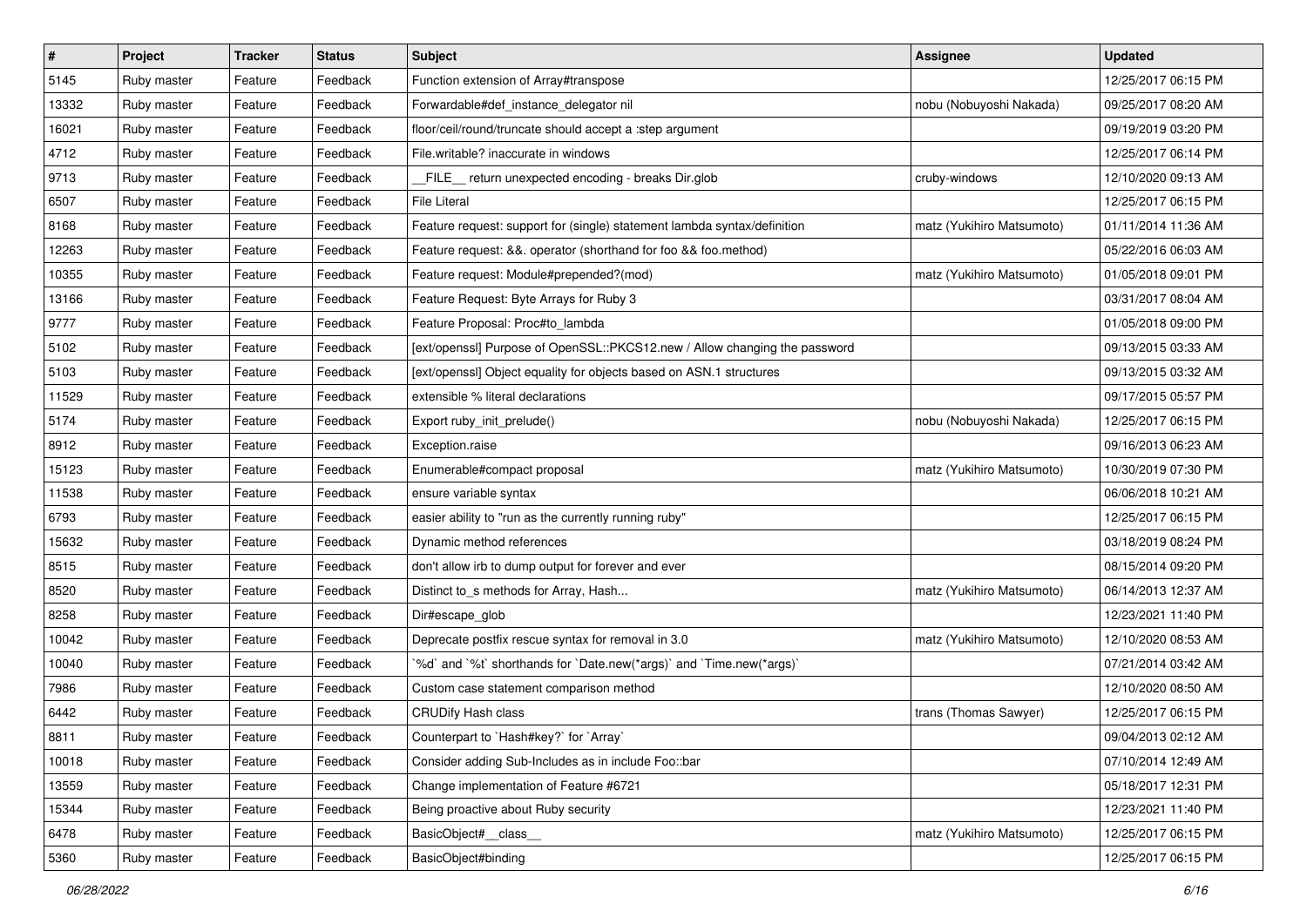| $\sharp$ | Project     | <b>Tracker</b> | <b>Status</b> | <b>Subject</b>                                                                                                             | <b>Assignee</b>           | <b>Updated</b>      |
|----------|-------------|----------------|---------------|----------------------------------------------------------------------------------------------------------------------------|---------------------------|---------------------|
| 4147     | Ruby master | Feature        | Feedback      | Array#sample 00000000                                                                                                      |                           | 11/21/2016 04:59 AM |
| 3647     | Ruby master | Feature        | Feedback      | Array#sample(n, replace=false)                                                                                             | mrkn (Kenta Murata)       | 03/11/2020 02:09 AM |
| 10254    | Ruby master | Feature        | Feedback      | Array#each and Array#map for nested arrays                                                                                 |                           | 09/19/2014 07:38 PM |
| 6515     | Ruby master | Feature        | Feedback      | array.c: added method that verifies if an Array is part of another                                                         | matz (Yukihiro Matsumoto) | 12/25/2017 06:15 PM |
| 8062     | Ruby master | Feature        | Feedback      | Argument error stack trace to specify the 'called' method                                                                  |                           | 12/25/2017 06:15 PM |
| 10394    | Ruby master | Feature        | Feedback      | An instance method on Enumerator that evaluates the block under with self being the<br>block variable.                     |                           | 04/30/2019 11:58 AM |
| 10867    | Ruby master | Feature        | Feedback      | An ATOMIC GET operation should be written and used.                                                                        |                           | 07/23/2019 03:13 PM |
| 12957    | Ruby master | Feature        | Feedback      | A more OO way to create lambda Procs                                                                                       |                           | 01/24/2017 08:43 PM |
| 13290    | Ruby master | Feature        | Feedback      | A method to use a hash like in a case construction                                                                         |                           | 03/13/2017 07:28 AM |
| 11997    | Ruby master | Feature        | Feedback      | A method to read a file with interpolations                                                                                |                           | 03/17/2016 01:13 PM |
| 7939     | Ruby master | Feature        | Feedback      | Alternative curry function creation                                                                                        | matz (Yukihiro Matsumoto) | 12/25/2017 06:15 PM |
| 17520    | Ruby master | Feature        | Feedback      | Allow symbols starting with number, e.g. : 2_weeks                                                                         |                           | 02/09/2021 10:36 PM |
| 10930    | Ruby master | Feature        | Feedback      | Allow splat operator to work for string interpolation                                                                      |                           | 12/05/2015 04:53 AM |
| 12715    | Ruby master | Feature        | Feedback      | Allow ruby hackers to omit having to specify class or module mandatory, if they know<br>exactly what they want to do       |                           | 11/25/2016 09:01 AM |
| 18280    | Ruby master | Feature        | Feedback      | Allow rb_utf8_str_new_cstr(NULL)                                                                                           |                           | 11/11/2021 10:28 AM |
| 13207    | Ruby master | Feature        | Feedback      | Allow keyword local variable names like `class` or `for`                                                                   |                           | 02/13/2017 06:22 AM |
| 10482    | Ruby master | Feature        | Feedback      | Allow ignored items to vary in `Enumerable#chunk`.                                                                         |                           | 11/11/2014 10:08 AM |
| 8396     | Ruby master | Feature        | Feedback      | Allow easier destructuring of MatchData                                                                                    |                           | 06/02/2013 04:53 PM |
| 16848    | Ruby master | Feature        | Feedback      | Allow callables in \$LOAD_PATH                                                                                             |                           | 06/26/2020 02:15 PM |
| 6444     | Ruby master | Feature        | Feedback      | alias for String#index                                                                                                     |                           | 12/25/2017 06:15 PM |
| 15752    | Ruby master | Feature        | Feedback      | A dedicated module for experimental features                                                                               |                           | 03/17/2021 04:38 AM |
| 12459    | Ruby master | Feature        | Feedback      | Add type coercion option to ARGV getopts arguements.                                                                       |                           | 06/06/2016 08:37 AM |
| 8027     | Ruby master | Feature        | Feedback      | add the possibility to raise an exception in #included, #extended, #prepended, #inherited<br>and break the calling feature |                           | 06/02/2013 03:22 PM |
| 9064     | Ruby master | Feature        | Feedback      | Add support for packages, like in Java                                                                                     | matz (Yukihiro Matsumoto) | 07/29/2014 02:07 AM |
| 9960     | Ruby master | Feature        | Feedback      | Add support for GNU --long options                                                                                         |                           | 06/21/2014 02:06 AM |
| 12964    | Ruby master | Feature        | Feedback      | Add sub? and gsub? method to string class.                                                                                 |                           | 11/22/2016 10:13 AM |
| 12744    | Ruby master | Feature        | Feedback      | Add str. reverse each char and str. reverse chars                                                                          |                           | 09/16/2016 10:41 AM |
| 15771    | Ruby master | Feature        | Feedback      | Add `String#split` option to set `split_type string` with a single space separator                                         |                           | 05/27/2020 09:19 PM |
| 8573     | Ruby master | Feature        | Feedback      | Add String#format method(not an alias of String#%)                                                                         |                           | 04/18/2018 09:59 AM |
| 13683    | Ruby master | Feature        | Feedback      | Add strict Enumerable#single                                                                                               |                           | 09/02/2021 05:52 PM |
| 11484    | Ruby master | Feature        | Feedback      | add output offset for readpartial/read_nonblock/etc                                                                        | matz (Yukihiro Matsumoto) | 09/25/2017 07:28 AM |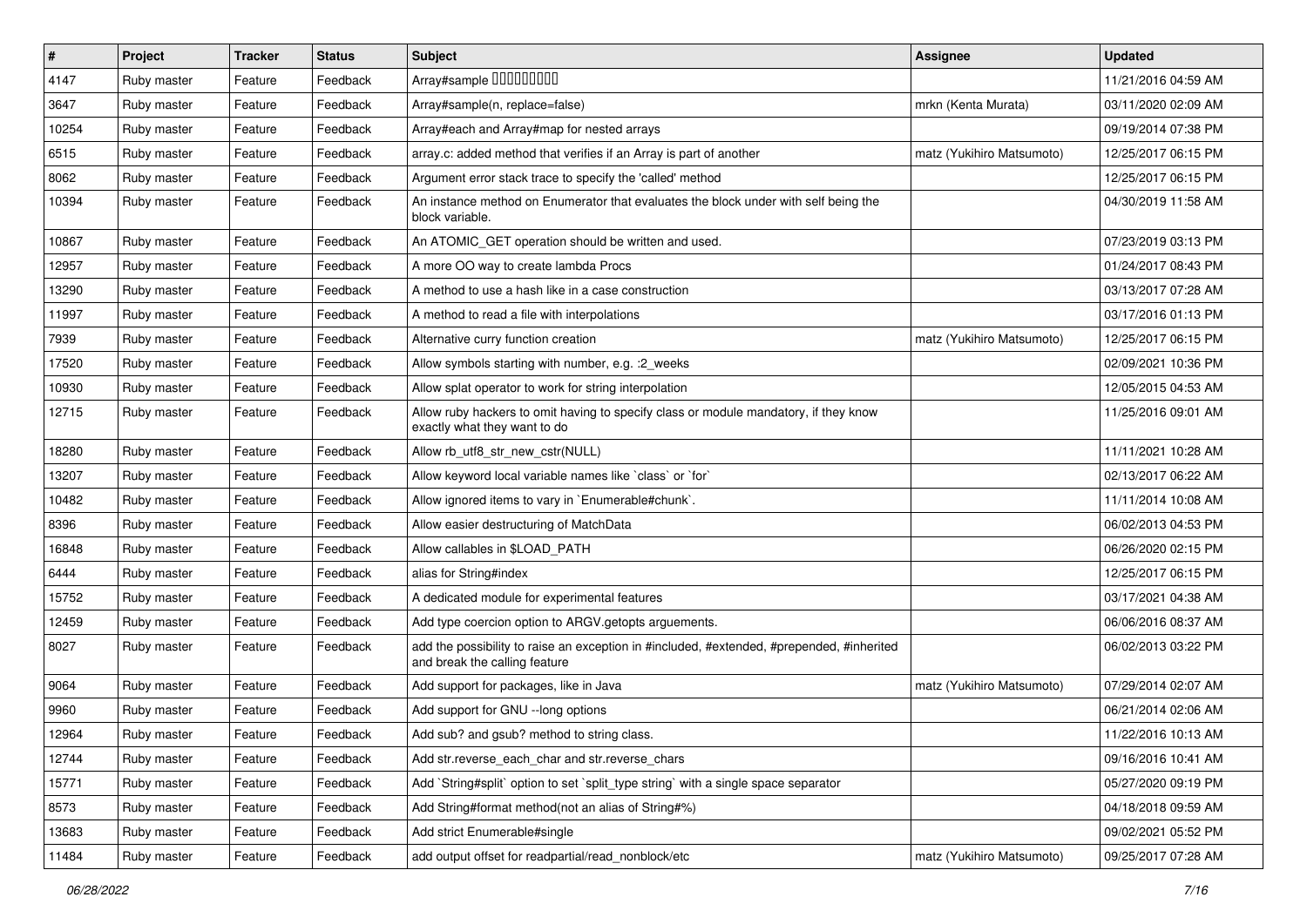| $\vert$ # | Project     | <b>Tracker</b> | <b>Status</b> | Subject                                                                                                                                                                     | Assignee                            | <b>Updated</b>      |
|-----------|-------------|----------------|---------------|-----------------------------------------------------------------------------------------------------------------------------------------------------------------------------|-------------------------------------|---------------------|
| 13677     | Ruby master | Feature        | Feedback      | Add more details to error "Name or service not known (SocketError)"                                                                                                         |                                     | 04/01/2019 09:12 AM |
| 14116     | Ruby master | Feature        | Feedback      | Add Matrix #exponentiate method as Matlab's exp                                                                                                                             | marcandre (Marc-Andre<br>Lafortune) | 11/20/2017 06:52 AM |
| 6737      | Ruby master | Feature        | Feedback      | Add Hash#read and alias as #[].                                                                                                                                             |                                     | 12/25/2017 06:15 PM |
| 3356      | Ruby master | Feature        | Feedback      | Add GetShortPathName to ruby                                                                                                                                                | usa (Usaku NAKAMURA)                | 01/21/2016 02:27 PM |
| 7652      | Ruby master | Feature        | Feedback      | Add FreeMiNT support to Ruby                                                                                                                                                | nobu (Nobuyoshi Nakada)             | 12/25/2017 06:15 PM |
| 11824     | Ruby master | Feature        | Feedback      | Add Enumerator#to_ary for added implicit behavior                                                                                                                           |                                     | 12/15/2015 09:48 PM |
| 8422      | Ruby master | Feature        | Feedback      | add Enumerable#reverse_sort and Enumerable#reverse_sort_by                                                                                                                  |                                     | 06/14/2013 03:19 AM |
| 8421      | Ruby master | Feature        | Feedback      | add Enumerable#find_map and Enumerable#find_all_map                                                                                                                         |                                     | 11/29/2020 11:40 PM |
| 5644      | Ruby master | Feature        | Feedback      | add Enumerable#exclude? antonym                                                                                                                                             | matz (Yukihiro Matsumoto)           | 12/25/2017 06:15 PM |
| 13588     | Ruby master | Feature        | Feedback      | Add Encoding#min_char_size, #max_char_size, #minmax_char_size                                                                                                               |                                     | 05/29/2017 07:51 AM |
| 17265     | Ruby master | Feature        | Feedback      | Add `Bool` module                                                                                                                                                           | matz (Yukihiro Matsumoto)           | 10/26/2020 09:44 AM |
| 12481     | Ruby master | Feature        | Feedback      | Add Array#view to allow opt-in copy-on-write sharing of Array contents                                                                                                      |                                     | 07/19/2016 09:08 AM |
| 16428     | Ruby master | Feature        | Feedback      | Add Array#uniq?, Enumerable#uniq?                                                                                                                                           |                                     | 08/14/2021 06:12 AM |
| 6727      | Ruby master | Feature        | Feedback      | Add Array#rest (with implementation)                                                                                                                                        | matz (Yukihiro Matsumoto)           | 08/14/2019 08:51 AM |
| 15612     | Ruby master | Feature        | Feedback      | A construct to restrict the scope of local variables                                                                                                                        |                                     | 02/20/2019 01:55 AM |
| 12133     | Ruby master | Feature        | Feedback      | Ability to exclude start when defining a range                                                                                                                              |                                     | 04/07/2021 06:49 AM |
| 12042     | Ruby master | Feature        | Feedback      | A better interface that returns a list of local variables available where the exception is<br>raised                                                                        |                                     | 02/03/2016 05:10 AM |
| 18834     | Ruby master | Misc           | Feedback      | Significant change in loop speeds (regressing using while loop on ARM chips)                                                                                                |                                     | 06/23/2022 03:30 PM |
| 15723     | Ruby master | Misc           | Feedback      | Reconsider numbered parameters                                                                                                                                              | matz (Yukihiro Matsumoto)           | 10/03/2019 07:16 PM |
| 15905     | Ruby master | Misc           | Feedback      | [Documentation] [Request for the wiki at<br>https://bugs.ruby-lang.org/projects/ruby-trunk/wiki] - Consider adding more information to<br>statically compiled ruby variants |                                     | 06/06/2019 03:07 PM |
| 15486     | Ruby master | Misc           | Feedback      | Default gems README.md                                                                                                                                                      | hsbt (Hiroshi SHIBATA)              | 03/11/2019 12:19 PM |
| 16013     | Ruby master | Misc           | Feedback      | Bundler                                                                                                                                                                     | hsbt (Hiroshi SHIBATA)              | 10/17/2019 05:20 PM |
| 10766     | Ruby master | Misc           | Feedback      | Build failed generating RDoc documentation                                                                                                                                  |                                     | 05/17/2016 06:37 AM |
| 13057     | Ruby master | Misc           | Feedback      | BasicObject# send documentation contains references to #send                                                                                                                |                                     | 12/26/2016 09:49 PM |
| 18691     | Ruby master | Misc           | Feedback      | An option to run `make rbconfig.rb` in a different directory                                                                                                                |                                     | 06/16/2022 04:59 PM |
| 7964      | Ruby master | Bug            | Assigned      | Writing an ASCII-8BIT String to a StringIO created from a UTF-8 String                                                                                                      | nobu (Nobuyoshi Nakada)             | 01/05/2018 09:00 PM |
| 15550     | Ruby master | <b>Bug</b>     | Assigned      | Windows - gem bin files - can't run from bash shell                                                                                                                         | hsbt (Hiroshi SHIBATA)              | 03/20/2019 01:05 AM |
| 12040     | Ruby master | <b>Bug</b>     | Assigned      | [Win32] File.stat fails on a mounted volume                                                                                                                                 | cruby-windows                       | 02/01/2016 08:13 AM |
| 12725     | Ruby master | <b>Bug</b>     | Assigned      | Trying to use ./miniruby before it exists                                                                                                                                   | nobu (Nobuyoshi Nakada)             | 04/28/2017 01:45 PM |
| 6351      | Ruby master | Bug            | Assigned      | transcode table generator does not support multi characters of Unicode                                                                                                      | duerst (Martin Dürst)               | 12/25/2017 06:15 PM |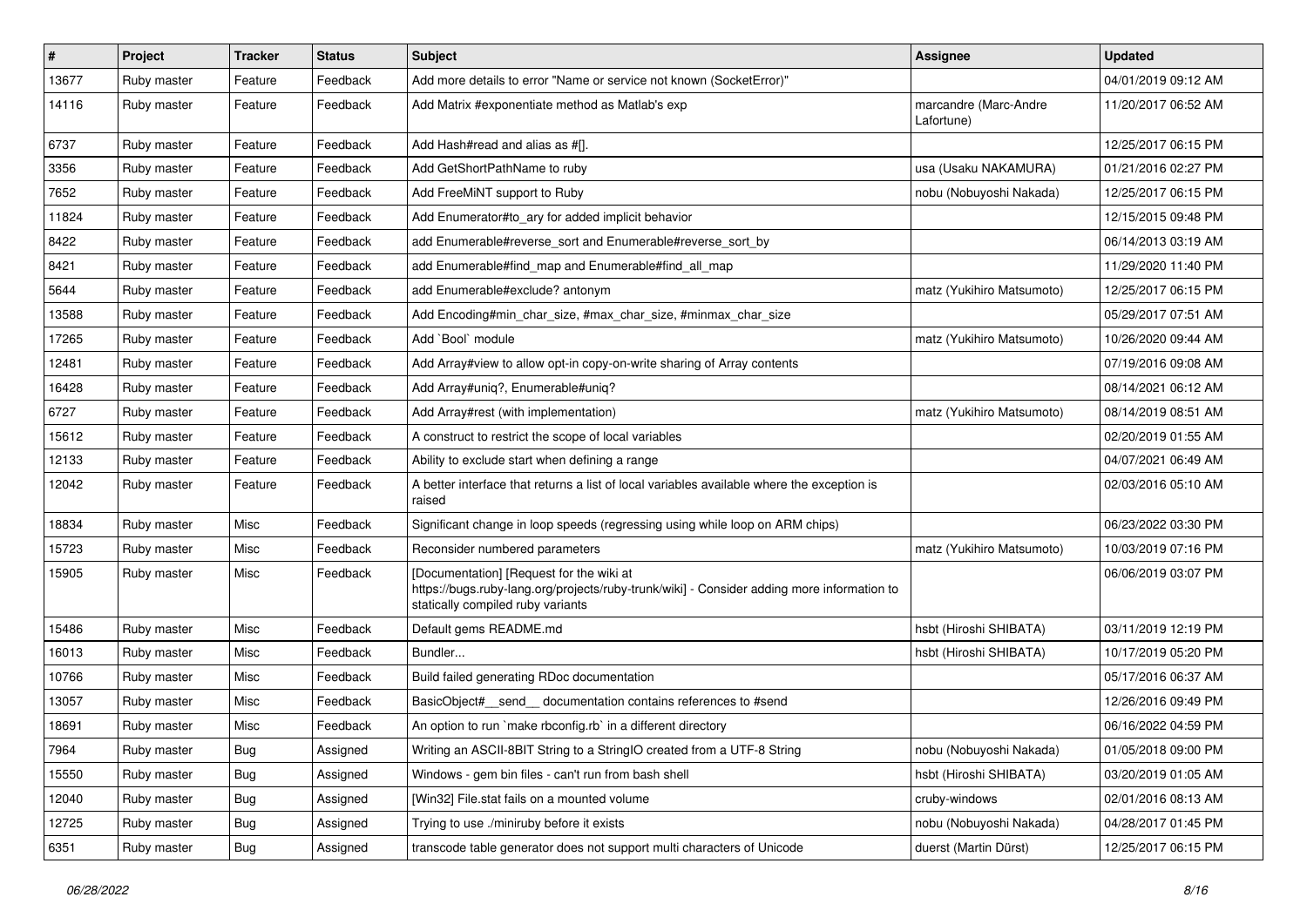| $\vert$ # | Project     | <b>Tracker</b> | <b>Status</b> | Subject                                                                                                                                                             | <b>Assignee</b>           | <b>Updated</b>      |
|-----------|-------------|----------------|---------------|---------------------------------------------------------------------------------------------------------------------------------------------------------------------|---------------------------|---------------------|
| 7976      | Ruby master | <b>Bug</b>     | Assigned      | TracePoint call is at call point, not call site                                                                                                                     | ko1 (Koichi Sasada)       | 01/05/2018 09:00 PM |
| 17289     | Ruby master | Bug            | Assigned      | Time#strftime occurs Segmentation Fault on ruby-2.7.2p137                                                                                                           | shyouhei (Shyouhei Urabe) | 11/05/2020 07:57 AM |
| 13269     | Ruby master | <b>Bug</b>     | Assigned      | test/readline/test readline.rb and mingw                                                                                                                            | nobu (Nobuyoshi Nakada)   | 03/13/2017 08:56 AM |
| 14727     | Ruby master | <b>Bug</b>     | Assigned      | TestQueue#test_queue_with_trap always timeout on Windows10                                                                                                          | ko1 (Koichi Sasada)       | 05/01/2018 02:59 AM |
| 12445     | Ruby master | <b>Bug</b>     | Assigned      | Testing TestIO#test_open_fifo_does_not_block_other_threads results in deadlock on<br>cygwin                                                                         | cruby-cygwin              | 05/19/2022 08:20 AM |
| 14090     | Ruby master | <b>Bug</b>     | Assigned      | TestGc#test interrupt in finalizer` fails very rarely                                                                                                               | ko1 (Koichi Sasada)       | 12/02/2021 07:24 PM |
| 12473     | Ruby master | Bug            | Assigned      | Test failure on fedora with TestTimeExtension#test_huge_precision                                                                                                   | nobu (Nobuyoshi Nakada)   | 04/28/2017 01:45 PM |
| 12442     | Ruby master | <b>Bug</b>     | Assigned      | TestArgf#test_textmode fails on cygwin                                                                                                                              | cruby-cygwin              | 05/19/2022 08:20 AM |
| 4040      | Ruby master | Bug            | Assigned      | SystemStackError with Hash[*a] for Large _a_                                                                                                                        | ko1 (Koichi Sasada)       | 12/25/2017 06:14 PM |
| 16497     | Ruby master | <b>Bug</b>     | Assigned      | StringIO#internal encoding is broken (more severely in 2.7)                                                                                                         | nobu (Nobuyoshi Nakada)   | 10/26/2021 04:31 PM |
| 11526     | Ruby master | <b>Bug</b>     | Assigned      | Streaming HTTP requests are not idempotent and should not be retried                                                                                                | naruse (Yui NARUSE)       | 07/01/2019 09:16 PM |
| 14679     | Ruby master | Bug            | Assigned      | StdLib gems should properly specify their dependencies                                                                                                              | hsbt (Hiroshi SHIBATA)    | 04/11/2018 01:14 PM |
| 17196     | Ruby master | <b>Bug</b>     | Assigned      | Segmentation Fault with Socket#close in Ractors                                                                                                                     | ko1 (Koichi Sasada)       | 03/20/2022 01:52 PM |
| 18142     | Ruby master | <b>Bug</b>     | Assigned      | Segmentation fault with Ruby 3.0.2                                                                                                                                  | k0kubun (Takashi Kokubun) | 09/02/2021 07:43 AM |
| 12444     | Ruby master | <b>Bug</b>     | Assigned      | Segmentation fault when running TestException#test_machine_stackoverflow on cygwin                                                                                  | cruby-cygwin              | 05/19/2022 08:20 AM |
| 5334      | Ruby master | <b>Bug</b>     | Assigned      | Segmentation fault in InternetExplorer IServiceProvider interface                                                                                                   | suke (Masaki Suketa)      | 12/30/2019 03:00 AM |
| 18034     | Ruby master | <b>Bug</b>     | Assigned      | Segmentation fault fiddle with `--enable-bundled-libffi` and macOS                                                                                                  | kou (Kouhei Sutou)        | 11/30/2021 07:39 AM |
| 5317      | Ruby master | <b>Bug</b>     | Assigned      |                                                                                                                                                                     | nobu (Nobuyoshi Nakada)   | 01/05/2018 09:00 PM |
| 18464     | Ruby master | <b>Bug</b>     | Assigned      | RUBY_INTERNAL_EVENT_NEWOBJ tracepoint causes an interpreter crash when<br>combined with Ractors                                                                     | ko1 (Koichi Sasada)       | 06/08/2022 08:25 AM |
| 11269     | Ruby master | <b>Bug</b>     | Assigned      | ruby_init_setproctitle() should be called before require_libraries()                                                                                                | kosaki (Motohiro KOSAKI)  | 06/17/2015 03:01 AM |
| 18337     | Ruby master | Bug            | Assigned      | Ruby allows zero-width characters in identifiers                                                                                                                    | duerst (Martin Dürst)     | 11/24/2021 09:13 AM |
| 17478     | Ruby master | <b>Bug</b>     | Assigned      | Ruby3.0 is slower than Ruby2.7.2 when parsing a large CSV file                                                                                                      | kou (Kouhei Sutou)        | 11/24/2021 05:12 AM |
| 13864     | Ruby master | <b>Bug</b>     | Assigned      | Rinda multicast test failures due to missing default route                                                                                                          | seki (Masatoshi Seki)     | 08/17/2021 07:16 AM |
| 13513     | Ruby master | Bug            | Assigned      | Resolv::DNS::Message.decode hangs after detecting truncation in UDP messages                                                                                        | akr (Akira Tanaka)        | 03/08/2021 11:35 PM |
| 18355     | Ruby master | <b>Bug</b>     | Assigned      | require("pathname") within rack application chnages behaviors of Pathname methods,<br>such as absolute?(), when there are two versions of 'pathname' gem installed. | hsbt (Hiroshi SHIBATA)    | 11/30/2021 08:01 AM |
| 16776     | Ruby master | Bug            | Assigned      | Regression in coverage library                                                                                                                                      | ko1 (Koichi Sasada)       | 11/24/2021 07:26 AM |
| 13671     | Ruby master | <b>Bug</b>     | Assigned      | Regexp with lookbehind and case-insensitivity raises RegexpError only on strings with<br>certain characters                                                         | duerst (Martin Dürst)     | 11/30/2021 04:42 AM |
| 11704     | Ruby master | Bug            | Assigned      | Refinements only get "used" once in loop                                                                                                                            | matz (Yukihiro Matsumoto) | 04/14/2016 02:45 AM |
| 7859      | Ruby master | <b>Bug</b>     | Assigned      | Readline: Incorrect arrow key behavior in vi_editing_mode insert mode with Readline 6.2                                                                             | kouji (Kouji Takao)       | 12/25/2017 06:15 PM |
| 17826     | Ruby master | <b>Bug</b>     | Assigned      | Ractor#take hangs if used in multiple Threads                                                                                                                       | ko1 (Koichi Sasada)       | 12/15/2021 01:30 PM |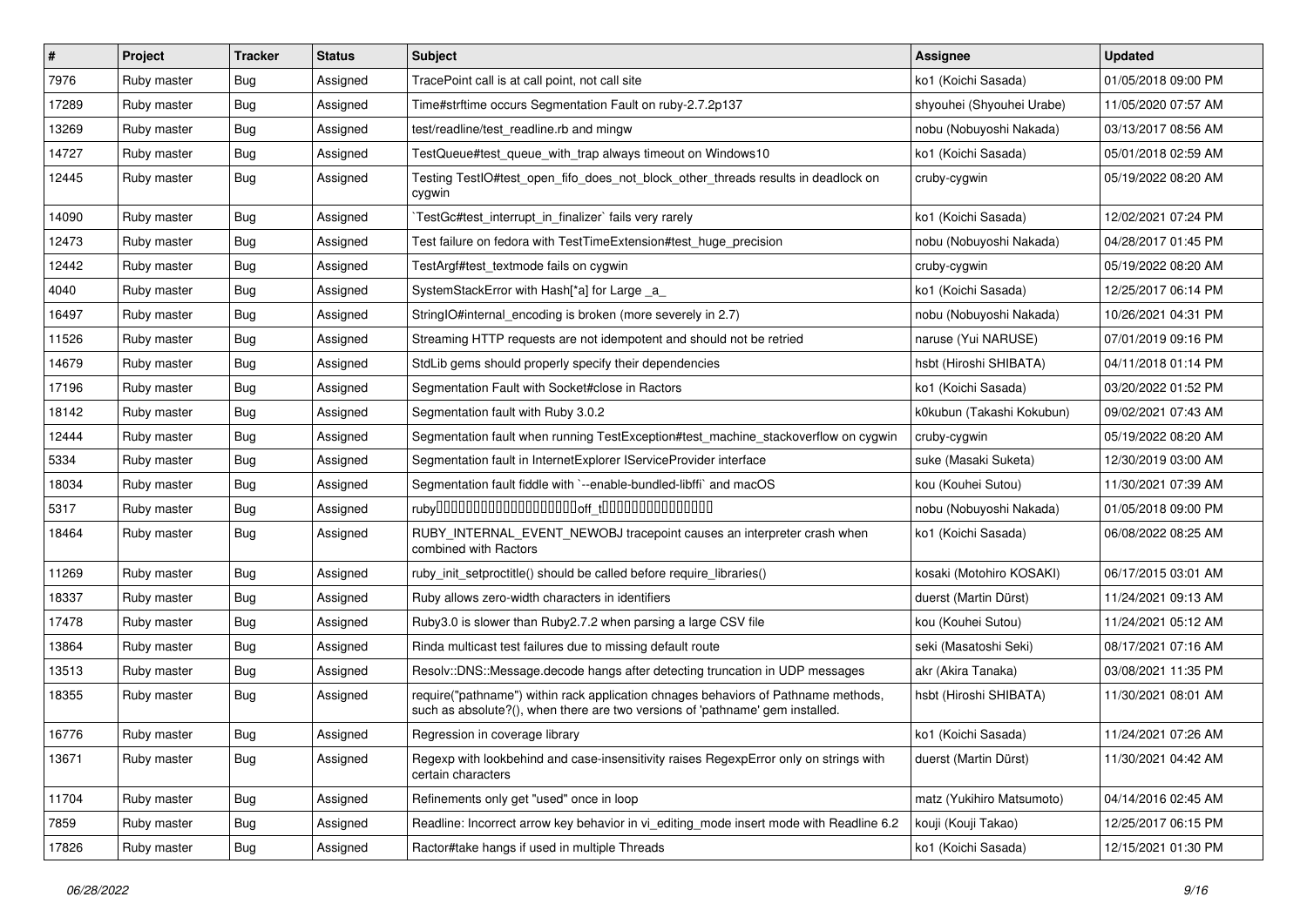| #     | Project     | <b>Tracker</b> | <b>Status</b> | Subject                                                                                             | <b>Assignee</b>            | <b>Updated</b>      |
|-------|-------------|----------------|---------------|-----------------------------------------------------------------------------------------------------|----------------------------|---------------------|
| 17678 | Ruby master | <b>Bug</b>     | Assigned      | Ractors do not restart after fork                                                                   | ko1 (Koichi Sasada)        | 03/09/2021 12:42 AM |
| 17998 | Ruby master | <b>Bug</b>     | Assigned      | ractor: process hanging (with ractors initialized, but not being used)                              | ko1 (Koichi Sasada)        | 12/02/2021 08:17 PM |
| 17679 | Ruby master | <b>Bug</b>     | Assigned      | Ractor incoming channel can consume unlimited resources                                             | ko1 (Koichi Sasada)        | 03/26/2021 09:16 AM |
| 18024 | Ruby master | <b>Bug</b>     | Assigned      | Ractor crashes when connections are closed in multiple Ractors                                      | ko1 (Koichi Sasada)        | 12/14/2021 04:41 PM |
| 17677 | Ruby master | Bug            | Assigned      | Ractor crashes fork when blocking                                                                   | ko1 (Koichi Sasada)        | 03/09/2021 12:42 AM |
| 7968  | Ruby master | <b>Bug</b>     | Assigned      | Poor UDPSocket#send performance in ruby 2.0.0 on windows                                            | cruby-windows              | 10/23/2017 12:23 AM |
| 18572 | Ruby master | Bug            | Assigned      | Performance regression when invoking refined methods                                                | ko1 (Koichi Sasada)        | 02/10/2022 12:48 AM |
| 12582 | Ruby master | <b>Bug</b>     | Assigned      | OpenSSL Authenticated Encryption should check for tag length                                        | rhenium (Kazuki Yamaguchi) | 04/28/2017 01:45 PM |
| 12506 | Ruby master | <b>Bug</b>     | Assigned      | On cygwin, Feature #5994 does not work                                                              | cruby-cygwin               | 05/19/2022 08:20 AM |
| 12436 | Ruby master | <b>Bug</b>     | Assigned      | newline argument of File.open seems not respected on Windows                                        | nobu (Nobuyoshi Nakada)    | 10/25/2021 09:07 AM |
| 17578 | Ruby master | <b>Bug</b>     | Assigned      | mkmf experimental C++ Support                                                                       | nobu (Nobuyoshi Nakada)    | 01/27/2021 03:51 AM |
| 8299  | Ruby master | <b>Bug</b>     | Assigned      | Minor error in float parsing                                                                        | nobu (Nobuyoshi Nakada)    | 12/30/2019 03:00 AM |
| 13298 | Ruby master | <b>Bug</b>     | Assigned      | mingw SEGV TestEnumerable#test_callcc                                                               | nobu (Nobuyoshi Nakada)    | 06/04/2021 03:41 AM |
| 9366  | Ruby master | <b>Bug</b>     | Assigned      | "make -j32 check TESTS=-j32" occasionally fails on rubygems/specification                           | hsbt (Hiroshi SHIBATA)     | 07/26/2018 02:13 AM |
| 18727 | Ruby master | <b>Bug</b>     | Assigned      | Make failed on x86_64-cygwin (LoadError)                                                            | peterzhu2118 (Peter Zhu)   | 04/16/2022 05:15 AM |
| 14543 | Ruby master | Bug            | Assigned      | 'make commit' show error of 'common-srcs'                                                           | nobu (Nobuyoshi Nakada)    | 06/02/2018 04:17 AM |
| 18133 | Ruby master | <b>Bug</b>     | Assigned      | LTO: TestGCCompact#test_ast_compacts segfaults on i686                                              |                            | 04/23/2022 04:19 PM |
| 9115  | Ruby master | Bug            | Assigned      | Logger traps all exceptions; breaks Timeout                                                         | sonots (Naotoshi Seo)      | 08/20/2019 12:47 PM |
| 18169 | Ruby master | <b>Bug</b>     | Assigned      | Local copies of gemified libraries are being released out of sync with their gems                   | hsbt (Hiroshi SHIBATA)     | 02/25/2022 05:40 PM |
| 16819 | Ruby master | Bug            | Assigned      | Line reporting off by one when reporting line of a hash?                                            | ko1 (Koichi Sasada)        | 06/16/2020 05:57 PM |
| 16694 | Ruby master | Bug            | Assigned      | JIT vs hardened GCC with PCH                                                                        | k0kubun (Takashi Kokubun)  | 02/02/2021 07:38 AM |
| 9955  | Ruby master | <b>Bug</b>     | Assigned      | issue building dll on mingw, library not found                                                      | nobu (Nobuyoshi Nakada)    | 01/05/2018 09:00 PM |
| 11531 | Ruby master | Bug            | Assigned      | IPAddr#== implements wrong logic                                                                    | knu (Akinori MUSHA)        | 12/29/2019 12:50 PM |
| 8445  | Ruby master | Bug            | Assigned      | IO.open and IO#set_enconding does not support :fallback option                                      | akr (Akira Tanaka)         | 06/14/2022 06:02 AM |
| 16842 | Ruby master | Bug            | Assigned      | 'inspect' prints the UTF-8 character U+0085 (NEXT LINE) verbatim even though it is not<br>printable | duerst (Martin Dürst)      | 02/26/2021 05:43 AM |
| 9944  | Ruby master | Bug            | Assigned      | in ruby for windows in "system" a redirection to append a file works incorrectly                    | cruby-windows              | 01/05/2018 09:00 PM |
| 10919 | Ruby master | <b>Bug</b>     | Assigned      | [gem install] installs multipe platforms                                                            | hsbt (Hiroshi SHIBATA)     | 07/30/2019 07:44 AM |
| 17516 | Ruby master | <b>Bug</b>     | Assigned      | forking in a ractor causes Ruby to crash                                                            | ko1 (Koichi Sasada)        | 11/30/2021 05:26 AM |
| 14607 | Ruby master | <b>Bug</b>     | Assigned      | Fix use of the rb_profile_frames start parameter                                                    | ko1 (Koichi Sasada)        | 06/09/2022 06:12 AM |
| 595   | Ruby master | <b>Bug</b>     | Assigned      | Fiber ignores ensure clause                                                                         | ioquatix (Samuel Williams) | 12/29/2019 10:37 AM |
| 8782  | Ruby master | Bug            | Assigned      | Don't set rl_getc_function on editline                                                              | kouji (Kouji Takao)        | 01/05/2018 09:00 PM |
| 18381 | Ruby master | Bug            | Assigned      | Default vs Bundled gems                                                                             | hsbt (Hiroshi SHIBATA)     | 12/15/2021 11:09 AM |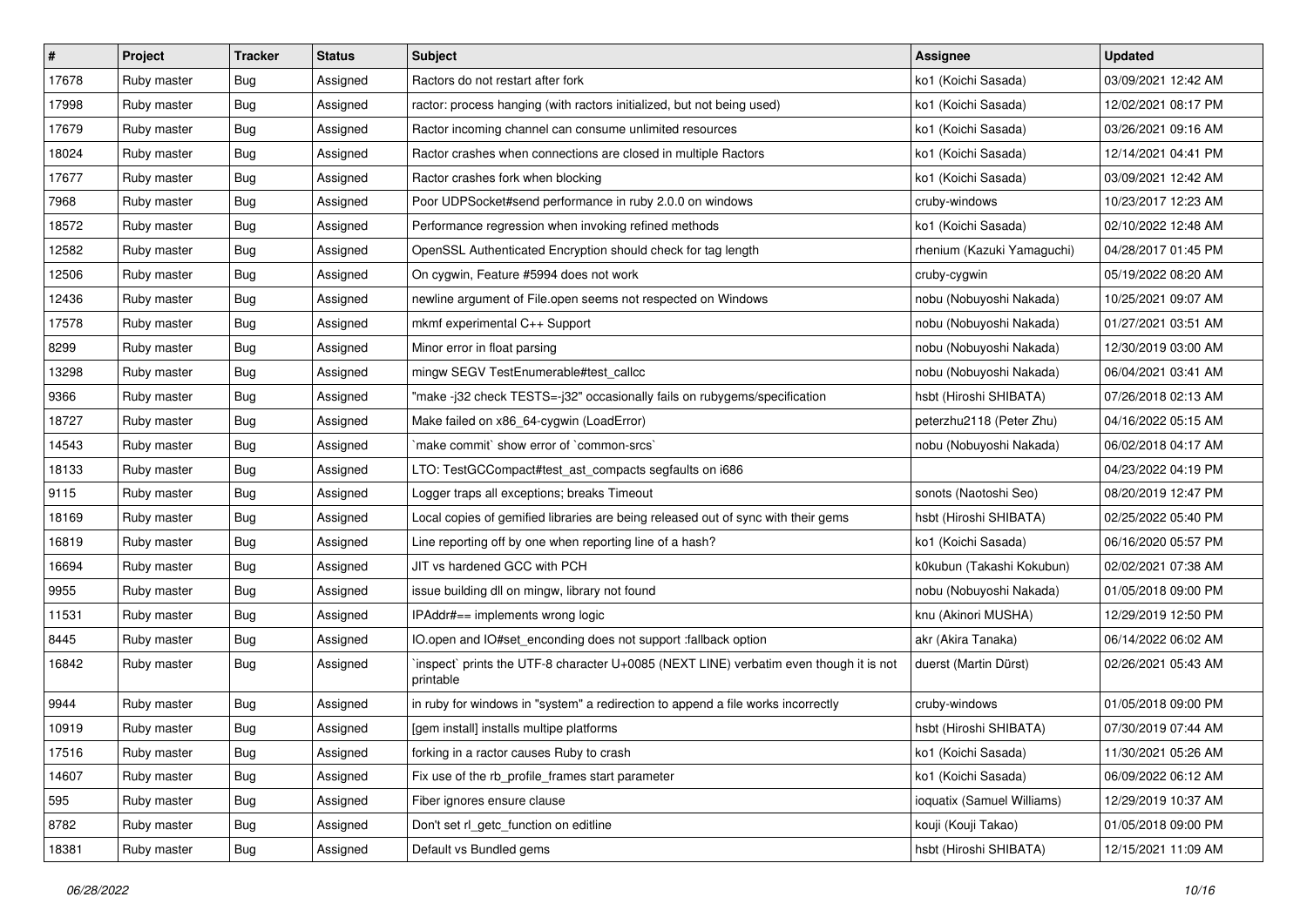| $\vert$ # | Project     | <b>Tracker</b> | <b>Status</b> | <b>Subject</b>                                                                                                            | <b>Assignee</b>            | <b>Updated</b>      |
|-----------|-------------|----------------|---------------|---------------------------------------------------------------------------------------------------------------------------|----------------------------|---------------------|
| 6360      | Ruby master | <b>Bug</b>     | Assigned      | Debug information build even without requesting it                                                                        | nobu (Nobuyoshi Nakada)    | 01/05/2018 09:00 PM |
| 13999     | Ruby master | <b>Bug</b>     | Assigned      | Cygwin 000 ripper_state_lex.rb 0000000                                                                                    | cruby-cygwin               | 05/19/2022 08:20 AM |
| 16951     | Ruby master | <b>Bug</b>     | Assigned      | Consistently referer dependencies                                                                                         | hsbt (Hiroshi SHIBATA)     | 06/17/2021 06:15 AM |
| 16836     | Ruby master | <b>Bug</b>     | Assigned      | configure-time LDFLAGS leak into ruby pkg-config file                                                                     | nobu (Nobuyoshi Nakada)    | 08/14/2021 09:10 AM |
| 9010      | Ruby master | Bug            | Assigned      | ./configure --prefix= cannot handle directories with spaces                                                               | nobu (Nobuyoshi Nakada)    | 04/26/2021 10:38 PM |
| 5179      | Ruby master | <b>Bug</b>     | Assigned      | Complex#rationalize and to_r with approximate zeros                                                                       | mrkn (Kenta Murata)        | 01/17/2020 03:00 AM |
| 18790     | Ruby master | <b>Bug</b>     | Assigned      | cannot load such file -- digest (LoadError)                                                                               | hsbt (Hiroshi SHIBATA)     | 06/06/2022 12:41 AM |
| 18808     | Ruby master | Bug            | Assigned      | Cannot compile ruby 3.1.2 on powerpc64le-linux without disabling the jit features                                         | k0kubun (Takashi Kokubun)  | 06/20/2022 10:40 AM |
| 9189      | Ruby master | <b>Bug</b>     | Assigned      | Build failure on Windows in case of nonascii TEMP environment.                                                            |                            | 01/05/2018 09:00 PM |
| 15499     | Ruby master | <b>Bug</b>     | Assigned      | Breaking behavior on ruby 2.6: rb_thread_call_without_gvl doesn't invoke<br>unblock function when used on the main thread | ko1 (Koichi Sasada)        | 01/05/2021 02:24 AM |
| 17882     | Ruby master | <b>Bug</b>     | Assigned      | bootstraptest/test_ractor.rb:224 segfaults on Cygwin                                                                      | cruby-cygwin               | 05/19/2022 08:20 AM |
| 18677     | Ruby master | Bug            | Assigned      | BigDecimal#power (**) returns FloatDomainError when passing an infinite parameter                                         | mrkn (Kenta Murata)        | 04/20/2022 02:04 AM |
| 17664     | Ruby master | <b>Bug</b>     | Assigned      | Behavior of sockets changed in Ruby 3.0 to non-blocking                                                                   | ioquatix (Samuel Williams) | 07/12/2021 10:28 AM |
| 17676     | Ruby master | <b>Bug</b>     | Assigned      | Accessing ENV from Ractor raises IsolationError                                                                           | ko1 (Koichi Sasada)        | 03/09/2021 02:37 AM |
| 9816      | Ruby master | Feature        | Assigned      | 00000000000000000000                                                                                                      | matz (Yukihiro Matsumoto)  | 10/28/2014 08:29 AM |
| 6613      | Ruby master | Feature        | Assigned      | VT_RECORD, IRecordInfo Support in WIN32OLE                                                                                | suke (Masaki Suketa)       | 12/25/2017 06:15 PM |
| 17355     | Ruby master | Feature        | Assigned      | Using same set of names in or-patterns (pattern matching with $Foo(x)   Bar(x))$                                          | ktsj (Kazuki Tsujimoto)    | 09/13/2021 09:11 AM |
| 12653     | Ruby master | Feature        | Assigned      | Use wide WinAPI for rb w32 getcwd                                                                                         | usa (Usaku NAKAMURA)       | 09/12/2016 06:35 AM |
| 13047     | Ruby master | Feature        | Assigned      | Use String literal instead of `String#+` for multiline pretty-printing of multiline strings                               | akr (Akira Tanaka)         | 02/22/2017 07:09 AM |
| 16027     | Ruby master | Feature        | Assigned      | Update Ruby's dtrace / USDT API to match what is exposed via the TracePoint API                                           | ko1 (Koichi Sasada)        | 08/03/2019 02:41 AM |
| 11625     | Ruby master | Feature        | Assigned      | Unlock GVL for SHA1 calculations                                                                                          |                            | 09/25/2018 11:26 AM |
| 17363     | Ruby master | Feature        | Assigned      | Timeouts                                                                                                                  | ko1 (Koichi Sasada)        | 05/14/2022 09:06 AM |
| 6694      | Ruby master | Feature        | Assigned      | Thread.new without block.                                                                                                 | ko1 (Koichi Sasada)        | 12/25/2017 06:15 PM |
| 9755      | Ruby master | Feature        | Assigned      | Thread::Backtrace::Location#defined class                                                                                 | ko1 (Koichi Sasada)        | 04/18/2014 09:22 AM |
| 4592      | Ruby master | Feature        | Assigned      | Tempfile0000000                                                                                                           | matz (Yukihiro Matsumoto)  | 12/25/2017 06:14 PM |
| 3953      | Ruby master | Feature        | Assigned      | TCPSocket / UDPSocket do not accept IPAddr objects.                                                                       | knu (Akinori MUSHA)        | 12/25/2017 06:14 PM |
| 5825      | Ruby master | Feature        | Assigned      | Sweet instance var assignment in the object initializer                                                                   | matz (Yukihiro Matsumoto)  | 12/10/2020 08:53 AM |
| 9830      | Ruby master | Feature        | Assigned      | Support for GOST private/public keys                                                                                      |                            | 09/13/2015 03:10 AM |
| 8263      | Ruby master | Feature        | Assigned      | Support discovering yield state of individual Fibers                                                                      | ko1 (Koichi Sasada)        | 12/23/2021 11:40 PM |
| 17638     | Ruby master | Feature        | Assigned      | Support backtracing with the libbacktrace library                                                                         | naruse (Yui NARUSE)        | 03/05/2021 03:40 PM |
| 7349      | Ruby master | Feature        | Assigned      | Struct#inspect needs more meaningful output                                                                               | matz (Yukihiro Matsumoto)  | 12/25/2017 06:15 PM |
| 5558      | Ruby master | Feature        | Assigned      | String#% strange arity errors                                                                                             | matz (Yukihiro Matsumoto)  | 12/25/2017 06:15 PM |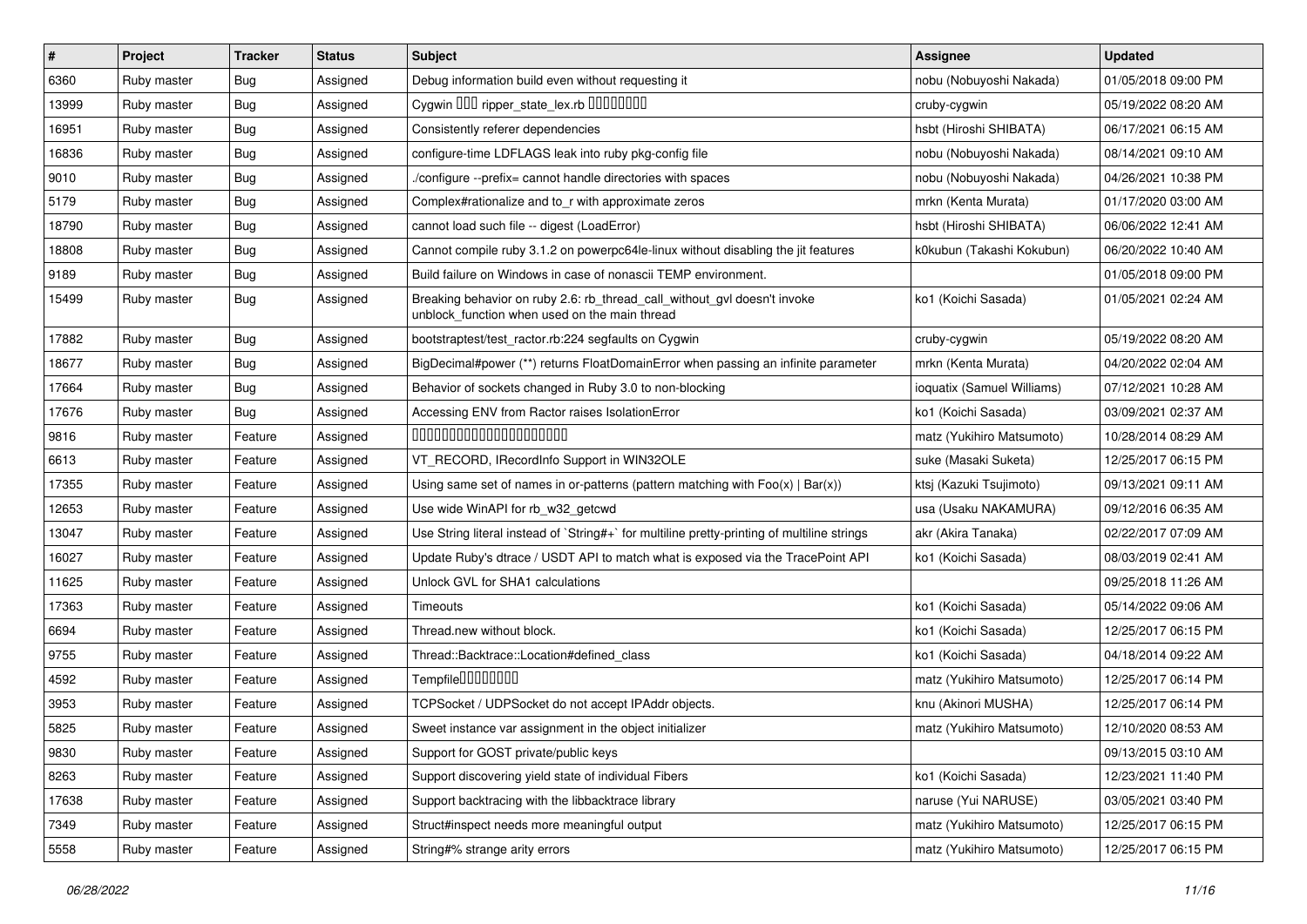| $\vert$ # | Project     | <b>Tracker</b> | <b>Status</b> | <b>Subject</b>                                                                                                          | Assignee                              | <b>Updated</b>      |
|-----------|-------------|----------------|---------------|-------------------------------------------------------------------------------------------------------------------------|---------------------------------------|---------------------|
| 6802      | Ruby master | Feature        | Assigned      | String#scan should have equivalent yielding MatchData                                                                   | matz (Yukihiro Matsumoto)             | 12/25/2017 06:15 PM |
| 11028     | Ruby master | Feature        | Assigned      | standalone running single file ( zipped archives of ruby code) running **without<br>installation** using "gem install " | matz (Yukihiro Matsumoto)             | 04/04/2015 01:44 AM |
| 6133      | Ruby master | Feature        | Assigned      | SSLSocket <sup>[]</sup> shutdown <sup>[][]</sup>                                                                        |                                       | 09/13/2015 03:22 AM |
| 14737     | Ruby master | Feature        | Assigned      | Split default gems into separate directory structure                                                                    | hsbt (Hiroshi SHIBATA)                | 09/02/2020 06:00 PM |
| 15281     | Ruby master | Feature        | Assigned      | Speed up Set#intersect with size check.                                                                                 | knu (Akinori MUSHA)                   | 08/11/2020 02:43 AM |
| 12639     | Ruby master | Feature        | Assigned      | Speed up require in RubyGems by 5x                                                                                      | hsbt (Hiroshi SHIBATA)                | 07/26/2018 02:12 AM |
| 12676     | Ruby master | Feature        | Assigned      | Significant performance increase, and code conciseness, for prime_division method in<br>prime.rb                        | marcandre (Marc-Andre<br>Lafortune)   | 11/18/2016 03:46 PM |
| 6841      | Ruby master | Feature        | Assigned      | Shorthand for Assigning Return Value of Method to Self                                                                  | matz (Yukihiro Matsumoto)             | 12/10/2020 08:53 AM |
| 17339     | Ruby master | Feature        | Assigned      | Semantic grouping with BigDecimal#to_s                                                                                  | mrkn (Kenta Murata)                   | 12/20/2021 12:39 PM |
| 5741      | Ruby master | Feature        | Assigned      | Secure Erasure of Passwords                                                                                             | matz (Yukihiro Matsumoto)             | 12/25/2017 06:15 PM |
| 14922     | Ruby master | Feature        | Assigned      | Resolv getaddresses ignores AAAA records for IPv6                                                                       | akr (Akira Tanaka)                    | 11/13/2020 04:01 AM |
| 5643      | Ruby master | Feature        | Assigned      | require/load options and binding option                                                                                 | matz (Yukihiro Matsumoto)             | 12/25/2017 06:15 PM |
| 6445      | Ruby master | Feature        | Assigned      | request for default length/position on string index                                                                     | matz (Yukihiro Matsumoto)             | 12/25/2017 06:15 PM |
| 6265      | Ruby master | Feature        | Assigned      | Remove 'useless' 'concatenation' syntax                                                                                 | naruse (Yui NARUSE)                   | 08/10/2016 02:36 AM |
| 6354      | Ruby master | Feature        | Assigned      | Remove escape (break/return/redo/next support) from class/module scope                                                  | matz (Yukihiro Matsumoto)             | 12/25/2017 06:15 PM |
| 16963     | Ruby master | Feature        | Assigned      | Remove English.rb from Ruby 2.8/3.0                                                                                     | hsbt (Hiroshi SHIBATA)                | 06/19/2020 09:48 AM |
| 18571     | Ruby master | Feature        | Assigned      | Removed the bundled sources from release package after Ruby 3.2                                                         | hsbt (Hiroshi SHIBATA)                | 03/28/2022 06:23 AM |
| 13129     | Ruby master | Feature        | Assigned      | Refinements cannot refine method_missing and respond_to_missing?                                                        | matz (Yukihiro Matsumoto)             | 07/03/2021 10:45 PM |
| 1644      | Ruby master | Feature        | Assigned      | recv on inherited socket wrapped in TCPSocket does not read data, on Windows                                            | cruby-windows                         | 12/10/2020 08:45 AM |
| 7488      | Ruby master | Feature        | Assigned      | Receiving object_id in object creation probes                                                                           | tenderlovemaking (Aaron<br>Patterson) | 12/25/2017 06:15 PM |
| 6047      | Ruby master | Feature        | Assigned      | read_all: Grow buffer exponentially in generic case                                                                     |                                       | 09/13/2015 03:19 AM |
| 6769      | Ruby master | Feature        | Assigned      | rbinstall.rb: install both src and batch files separetely                                                               | nobu (Nobuyoshi Nakada)               | 10/30/2015 12:38 PM |
| 7580      | Ruby master | Feature        | Assigned      | Range translation                                                                                                       | matz (Yukihiro Matsumoto)             | 06/11/2018 09:51 AM |
| 6317      | Ruby master | Feature        | Assigned      |                                                                                                                         | matz (Yukihiro Matsumoto)             | 12/25/2017 06:15 PM |
| 5781      | Ruby master | Feature        | Assigned      | Query attributes (attribute methods ending in `?` mark)                                                                 | matz (Yukihiro Matsumoto)             | 01/10/2020 06:34 AM |
| 10637     | Ruby master | Feature        | Assigned      | Puppet orchestration on vagrant fails with Error: Non-HTTP proxy URI                                                    | akr (Akira Tanaka)                    | 09/23/2020 10:23 PM |
| 14397     | Ruby master | Feature        | Assigned      | public, protected and private should return their arguments instead of self                                             | matz (Yukihiro Matsumoto)             | 12/10/2018 07:08 AM |
| 8164      | Ruby master | Feature        | Assigned      | Public/Private                                                                                                          | matz (Yukihiro Matsumoto)             | 12/10/2020 08:50 AM |
| 4824      | Ruby master | Feature        | Assigned      | Provide method Kernel#executed?                                                                                         | matz (Yukihiro Matsumoto)             | 03/05/2018 04:57 AM |
| 6648      | Ruby master | Feature        | Assigned      | Provide a standard API for retrieving all command-line flags passed to Ruby                                             | matz (Yukihiro Matsumoto)             | 12/25/2017 06:15 PM |
| 8271      | Ruby master | Feature        | Assigned      | Proposal for moving to a more visible, formal process for feature requests                                              | matz (Yukihiro Matsumoto)             | 12/23/2021 11:40 PM |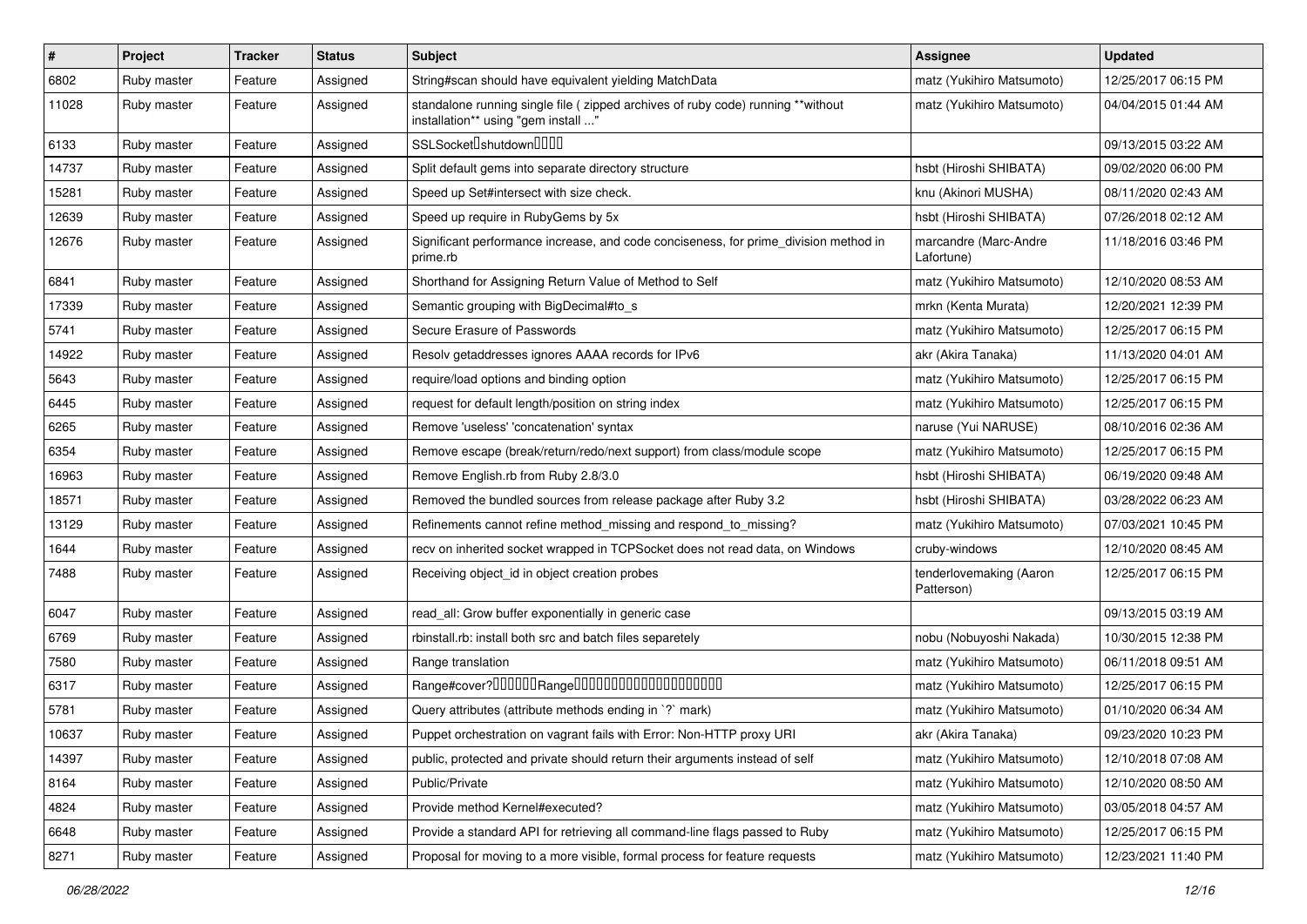| $\vert$ # | Project     | <b>Tracker</b> | <b>Status</b> | Subject                                                                                                          | Assignee                   | <b>Updated</b>      |
|-----------|-------------|----------------|---------------|------------------------------------------------------------------------------------------------------------------|----------------------------|---------------------|
| 16461     | Ruby master | Feature        | Assigned      | Proc#using                                                                                                       | matz (Yukihiro Matsumoto)  | 12/10/2020 09:10 AM |
| 6012      | Ruby master | Feature        | Assigned      | Proc#source location also return the column                                                                      | nobu (Nobuyoshi Nakada)    | 02/12/2019 07:49 AM |
| 5007      | Ruby master | Feature        | Assigned      | Proc#call_under: Unifying instance_eval and instance_exec                                                        | matz (Yukihiro Matsumoto)  | 04/19/2018 07:57 AM |
| 12354     | Ruby master | Feature        | Assigned      | PKey::EC Can't output public key pem when private key exists                                                     | rhenium (Kazuki Yamaguchi) | 07/24/2019 10:57 PM |
| 7412      | Ruby master | Feature        | Assigned      | Pathname#relative_path_from does not support mixed directory separators on windows                               | akr (Akira Tanaka)         | 01/05/2018 09:00 PM |
| 15239     | Ruby master | Feature        | Assigned      | [patch] test-spec win32ole                                                                                       | suke (Masaki Suketa)       | 12/29/2019 01:04 PM |
| 2294      | Ruby master | Feature        | Assigned      | [PATCH] ruby_bind_stack() to embed Ruby in coroutine                                                             | ko1 (Koichi Sasada)        | 01/05/2018 09:00 PM |
| 10459     | Ruby master | Feature        | Assigned      | [PATCH] rfc3339 method for Time                                                                                  | akr (Akira Tanaka)         | 05/21/2015 08:14 AM |
| 8460      | Ruby master | Feature        | Assigned      | PATCH: optparse: add keep_unknown option                                                                         | nobu (Nobuyoshi Nakada)    | 05/27/2021 10:07 PM |
| 13721     | Ruby master | Feature        | Assigned      | [PATCH] net/imap: dedupe attr keys in Net::IMAP::FetchData                                                       | normalperson (Eric Wong)   | 07/27/2017 09:51 AM |
| 13221     | Ruby master | Feature        | Assigned      | [PATCH] gems/bundled_gems: add "curses" RubyGem                                                                  | naruse (Yui NARUSE)        | 09/25/2017 06:32 PM |
| 14901     | Ruby master | Feature        | Assigned      | [PATCH] do not block SIGCHLD in normal Ruby Threads                                                              | normalperson (Eric Wong)   | 07/19/2021 05:23 AM |
| 4464      | Ruby master | Feature        | Assigned      | [PATCH] add Fcntl::Flock object for easier use of POSIX file locks                                               | kosaki (Motohiro KOSAKI)   | 12/25/2017 06:14 PM |
| 10782     | Ruby master | Feature        | Assigned      | Patch: Add constants for BigDecimal for ZERO, ONE, TEN                                                           | mrkn (Kenta Murata)        | 05/21/2015 08:13 AM |
| 11816     | Ruby master | Feature        | Assigned      | Partial safe navigation operator                                                                                 | matz (Yukihiro Matsumoto)  | 04/14/2020 08:02 AM |
| 17291     | Ruby master | Feature        | Assigned      | Optimize __send__ call                                                                                           | matz (Yukihiro Matsumoto)  | 01/12/2021 05:47 AM |
| 11322     | Ruby master | Feature        | Assigned      | OpenUri: RuntimeError: HTTP redirection loop                                                                     | akr (Akira Tanaka)         | 11/13/2020 03:52 AM |
| 8126      | Ruby master | Feature        | Assigned      | OpenSSL::SSL::SSLSocket does not define #recv and #send messages                                                 | rhenium (Kazuki Yamaguchi) | 08/08/2019 11:05 PM |
| 4521      | Ruby master | Feature        | Assigned      | NoMethodError#message may take very long to execute                                                              | matz (Yukihiro Matsumoto)  | 12/25/2017 06:14 PM |
| 7321      | Ruby master | Feature        | Assigned      | Newton.#nsolve 00 2 00000000000                                                                                  | mrkn (Kenta Murata)        | 12/25/2017 06:15 PM |
| 6293      | Ruby master | Feature        | Assigned      | new queue / blocking queues                                                                                      | matz (Yukihiro Matsumoto)  | 12/25/2017 06:15 PM |
| 5749      | Ruby master | Feature        | Assigned      | new method String#match_all needed                                                                               | matz (Yukihiro Matsumoto)  | 12/25/2017 06:15 PM |
| 5389      | Ruby master | Feature        | Assigned      | New method Enumerator#iterate                                                                                    | matz (Yukihiro Matsumoto)  | 12/25/2017 06:15 PM |
| 6596      | Ruby master | Feature        | Assigned      | New method `Array#indexes`                                                                                       | matz (Yukihiro Matsumoto)  | 07/29/2020 01:41 AM |
| 4247      | Ruby master | Feature        | Assigned      | New features for Array#sample, Array#choice                                                                      | mame (Yusuke Endoh)        | 12/25/2017 06:14 PM |
| 5764      | Ruby master | Feature        | Assigned      | Net::HTTP should assume HTTP/0.9 on unexpected responses                                                         | naruse (Yui NARUSE)        | 07/15/2019 05:06 PM |
| 9020      | Ruby master | Feature        | Assigned      | Net::HTTPResponse predicate/query methods                                                                        | naruse (Yui NARUSE)        | 12/25/2017 06:15 PM |
| 5445      | Ruby master | Feature        | Assigned      | Need RUBYOPT -r before ARGV -r                                                                                   | matz (Yukihiro Matsumoto)  | 12/25/2017 06:15 PM |
| 10129     | Ruby master | Feature        | Assigned      | More descriptive error message for failed net/http requests                                                      | akr (Akira Tanaka)         | 01/05/2018 09:01 PM |
| 6810      | Ruby master | Feature        | Assigned      | module A::B; end` is not equivalent to `module A; module B; end; end` with respect to<br>constant lookup (scope) | matz (Yukihiro Matsumoto)  | 12/10/2020 09:22 AM |
| 4924      | Ruby master | Feature        | Assigned      | mkmf have_header fails with C++ headers                                                                          | nobu (Nobuyoshi Nakada)    | 12/25/2017 06:15 PM |
| 9768      | Ruby master | Feature        | Assigned      | Method that is visible only within a certain module/class                                                        | matz (Yukihiro Matsumoto)  | 04/25/2014 06:43 AM |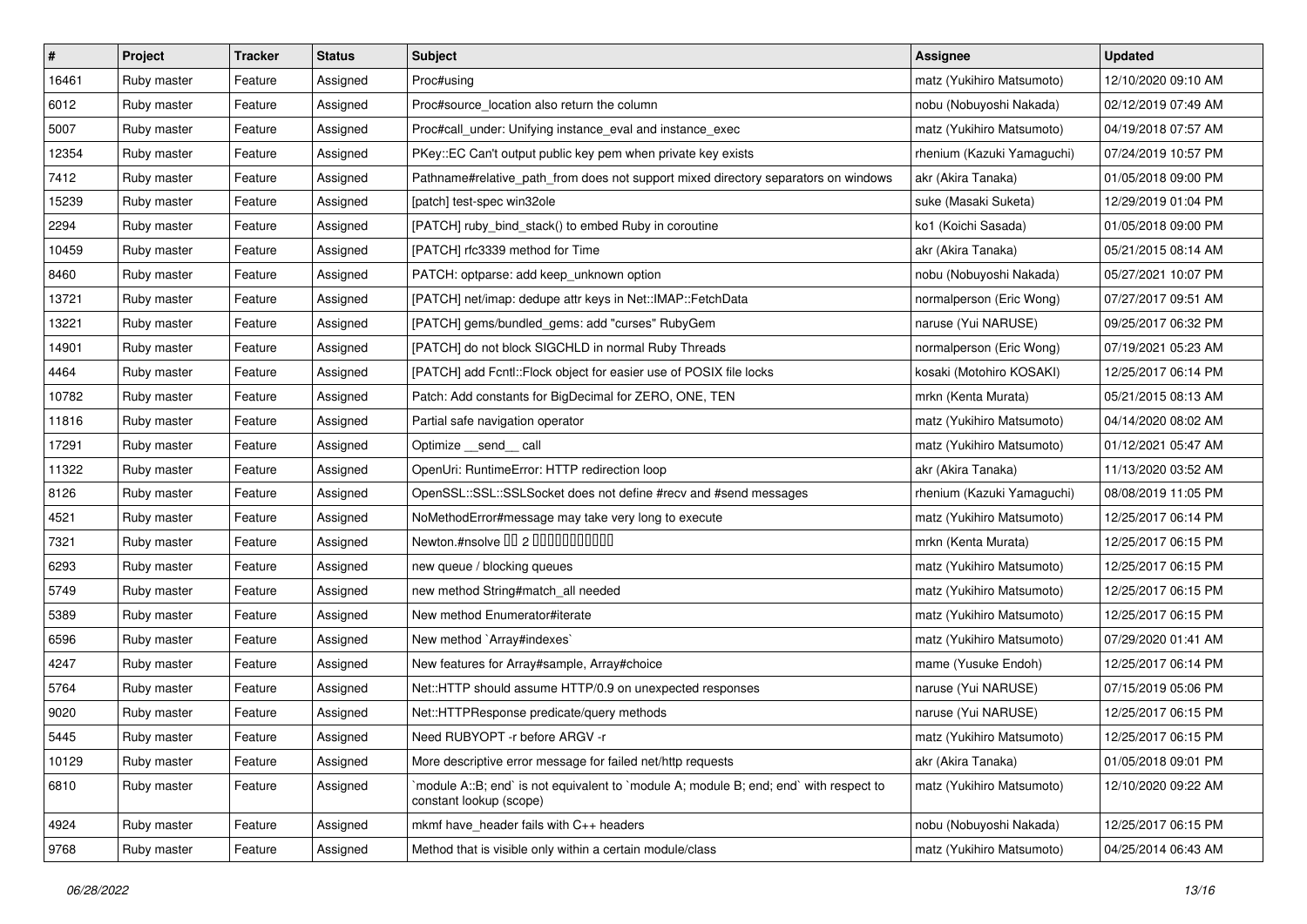| $\sharp$ | Project     | <b>Tracker</b> | <b>Status</b> | <b>Subject</b>                                                                             | Assignee                       | <b>Updated</b>      |
|----------|-------------|----------------|---------------|--------------------------------------------------------------------------------------------|--------------------------------|---------------------|
| 7503     | Ruby master | Feature        | Assigned      | make timeout.rb async-interrupt safe by default                                            | matz (Yukihiro Matsumoto)      | 12/25/2017 06:15 PM |
| 15878    | Ruby master | Feature        | Assigned      | Make exit faster by not running GC                                                         | ko1 (Koichi Sasada)            | 07/29/2019 07:48 AM |
| 6413     | Ruby master | Feature        | Assigned      | Make Dir.entries default to Dir.entries(Dir.pwd)                                           | matz (Yukihiro Matsumoto)      | 12/25/2017 06:15 PM |
| 17593    | Ruby master | Feature        | Assigned      | load_iseq_eval should override the ISeq path                                               | ko1 (Koichi Sasada)            | 02/16/2021 08:27 AM |
| 5456     | Ruby master | Feature        | Assigned      | kernel#syscall() should be removed.                                                        | matz (Yukihiro Matsumoto)      | 12/10/2020 08:46 AM |
| 15371    | Ruby master | Feature        | Assigned      | <b>IRB with ARGV</b>                                                                       | aycabta (aycabta .)            | 02/14/2020 11:35 AM |
| 18459    | Ruby master | Feature        | Assigned      | IRB autocomplete dropdown colour options                                                   | aycabta (aycabta .)            | 01/05/2022 02:15 AM |
| 11527    | Ruby master | Feature        | Assigned      | IPAddr#mask addr isn't a method                                                            | knu (Akinori MUSHA)            | 11/07/2018 04:12 PM |
| 8047     | Ruby master | Feature        | Assigned      | IPAddr makes host address with netmask                                                     | knu (Akinori MUSHA)            | 01/05/2018 09:00 PM |
| 13610    | Ruby master | Feature        | Assigned      | IPAddr doesn't provide helpful methods to get the subnet or IP address                     | knu (Akinori MUSHA)            | 10/20/2017 01:13 AM |
| 5654     | Ruby master | Feature        | Assigned      | Introduce global lock to avoid concurrent require                                          | nahi (Hiroshi Nakamura)        | 12/25/2017 06:15 PM |
| 6594     | Ruby master | Feature        | Assigned      | Integrated Functor                                                                         | matz (Yukihiro Matsumoto)      | 12/10/2020 08:53 AM |
| 5310     | Ruby master | Feature        | Assigned      | Integral objects                                                                           | mrkn (Kenta Murata)            | 12/25/2017 06:15 PM |
| 4831     | Ruby master | Feature        | Assigned      | Integer#prime factors                                                                      | yugui (Yuki Sonoda)            | 01/23/2018 08:09 AM |
| 7644     | Ruby master | Feature        | Assigned      | In refinements, change "using" keyword to a less generic word.                             | matz (Yukihiro Matsumoto)      | 12/10/2020 08:49 AM |
| 15628    | Ruby master | Feature        | Assigned      | init_inetsock_internal should fallback to IPv4 if IPv6 is unreachable                      | Glass_saga (Masaki Matsushita) | 09/25/2020 05:42 AM |
| 13516    | Ruby master | Feature        | Assigned      | Improve the text of the circular require warning                                           | nobu (Nobuyoshi Nakada)        | 08/31/2017 05:49 AM |
| 17111    | Ruby master | Feature        | Assigned      | Improve performance of Net::HTTPHeader#set_form by 40%                                     | naruse (Yui NARUSE)            | 08/10/2020 05:36 AM |
| 7148     | Ruby master | Feature        | Assigned      | Improved Tempfile w/o DelegateClass                                                        | Glass_saga (Masaki Matsushita) | 03/27/2019 09:51 AM |
| 8536     | Ruby master | Feature        | Assigned      | Implement is_numeric? family of methods                                                    | matz (Yukihiro Matsumoto)      | 12/25/2017 06:15 PM |
| 5064     | Ruby master | Feature        | Assigned      | HTTP user-agent class                                                                      | matz (Yukihiro Matsumoto)      | 12/25/2017 06:15 PM |
| 13508    | Ruby master | Feature        | Assigned      | How remove/refactor code related mathn library.                                            | hsbt (Hiroshi SHIBATA)         | 12/25/2017 06:15 PM |
| 6277     | Ruby master | Feature        | Assigned      | Hash#convert_key                                                                           | matz (Yukihiro Matsumoto)      | 12/25/2017 06:15 PM |
| 7532     | Ruby master | Feature        | Assigned      | Hardcoded compiler location                                                                | nobu (Nobuyoshi Nakada)        | 12/25/2017 06:15 PM |
| 12497    | Ruby master | Feature        | Assigned      | GMP version of divmod may be slower                                                        | akr (Akira Tanaka)             | 08/10/2016 03:11 AM |
| 13847    | Ruby master | Feature        | Assigned      | Gem activated problem for default gems                                                     |                                | 12/10/2020 08:53 AM |
| 13388    | Ruby master | Feature        | Assigned      | gc.c: Add GC.get_parameters and .set_parameters                                            | ko1 (Koichi Sasada)            | 03/30/2017 10:52 AM |
| 8948     | Ruby master | Feature        | Assigned      | Frozen regex                                                                               | matz (Yukihiro Matsumoto)      | 12/20/2020 07:15 PM |
| 18450    | Ruby master | Feature        | Assigned      | Force break in prettyprint                                                                 | akr (Akira Tanaka)             | 12/29/2021 02:02 PM |
| 8295     | Ruby master | Feature        | Assigned      | Float I Rational IIIIIIIIIIIIIIIIIII BigDecimal IIIIIIIIII                                 | mrkn (Kenta Murata)            | 12/25/2017 06:15 PM |
| 6337     | Ruby master | Feature        | Assigned      | FileUtils#sync                                                                             | matz (Yukihiro Matsumoto)      | 12/25/2017 06:15 PM |
| 6671     | Ruby master | Feature        | Assigned      | File.split_all and File.split_root                                                         | matz (Yukihiro Matsumoto)      | 12/25/2017 06:15 PM |
| 6811     | Ruby master | Feature        | Assigned      | File, Dir and FileUtils should have bang-versions of singleton methods that fails silently | matz (Yukihiro Matsumoto)      | 12/25/2017 06:15 PM |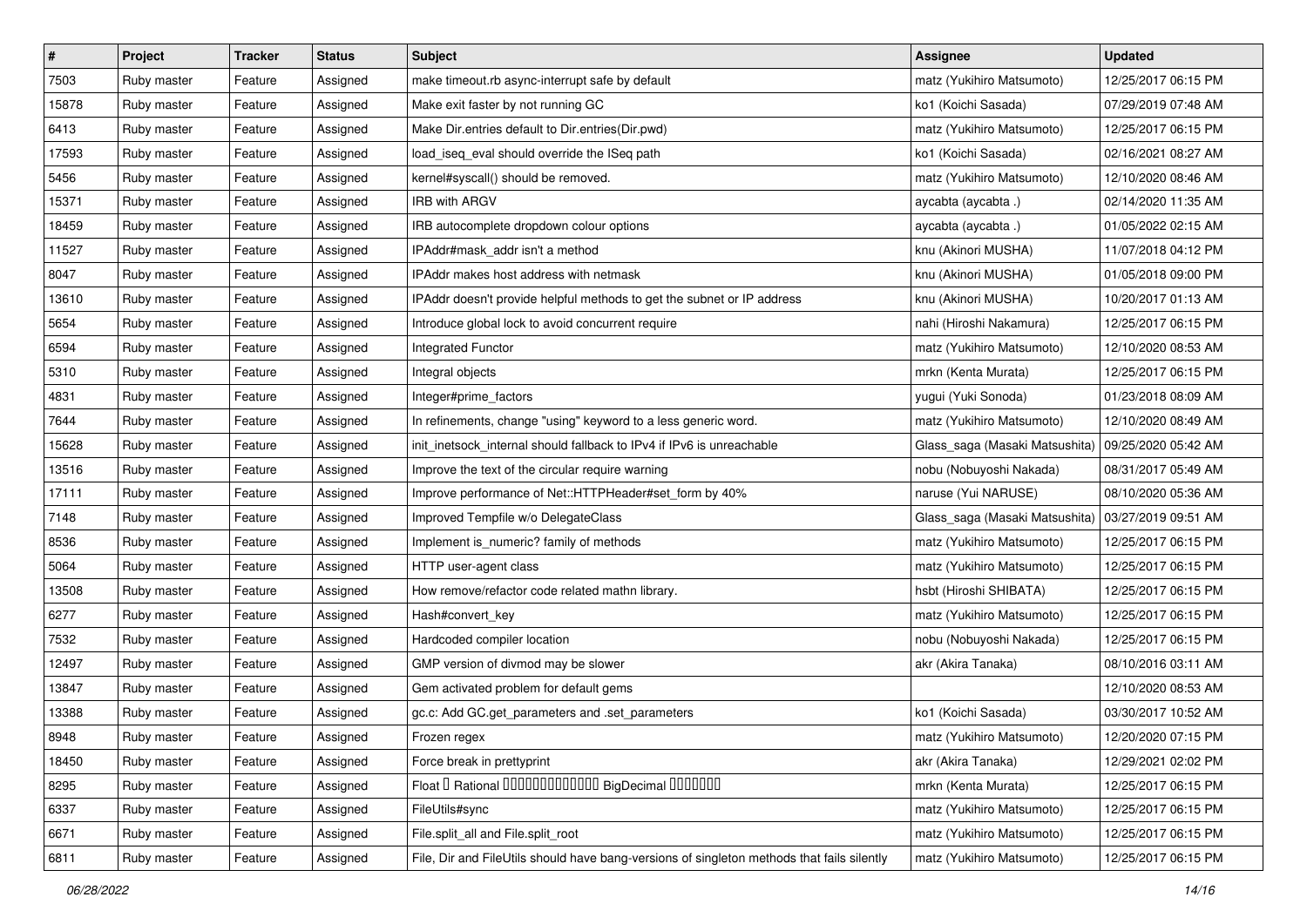| $\vert$ # | Project     | <b>Tracker</b> | <b>Status</b> | Subject                                                                          | <b>Assignee</b>                       | <b>Updated</b>      |
|-----------|-------------|----------------|---------------|----------------------------------------------------------------------------------|---------------------------------------|---------------------|
| 7518      | Ruby master | Feature        | Assigned      | Fiddle::Pointer#to_str and Fiddle::Pointer#to_int should be removed              | tenderlovemaking (Aaron<br>Patterson) | 08/15/2013 04:56 AM |
| 17296     | Ruby master | Feature        | Assigned      | Feature: Pathname#chmod use FileUtils.chmod instead of File                      | akr (Akira Tanaka)                    | 08/30/2021 06:51 AM |
| 6376      | Ruby master | Feature        | Assigned      | Feature lookup and checking if feature is loaded                                 | matz (Yukihiro Matsumoto)             | 12/25/2017 06:15 PM |
| 17297     | Ruby master | Feature        | Assigned      | Feature: Introduce Pathname.mktmpdir                                             | akr (Akira Tanaka)                    | 08/30/2021 06:51 AM |
| 17295     | Ruby master | Feature        | Assigned      | Feature: Create a directory and file with Pathname#touch                         | akr (Akira Tanaka)                    | 09/28/2021 01:20 AM |
| 17294     | Ruby master | Feature        | Assigned      | Feature: Allow method chaining with Pathname#mkpath Pathname#rmtree              | akr (Akira Tanaka)                    | 08/30/2021 06:52 AM |
| 10038     | Ruby master | Feature        | Assigned      | Extend ObjectSpace.dump to expose buffer addresses for String and Array          | tmm1 (Aman Karmani)                   | 01/05/2018 09:01 PM |
| 7121      | Ruby master | Feature        | Assigned      | Extending the use of `require'                                                   | matz (Yukihiro Matsumoto)             | 12/25/2017 06:15 PM |
| 13604     | Ruby master | Feature        | Assigned      | Exposing alternative interface of readline                                       | aycabta (aycabta .)                   | 01/20/2020 05:34 AM |
| 11955     | Ruby master | Feature        | Assigned      | Expose Object that Receives logs in Logger                                       | sonots (Naotoshi Seo)                 | 11/09/2017 11:35 AM |
| 12543     | Ruby master | Feature        | Assigned      | explicit tail call syntax: foo() then return                                     | matz (Yukihiro Matsumoto)             | 04/18/2021 03:02 PM |
| 12656     | Ruby master | Feature        | Assigned      | Expand short paths with File.expand_path                                         | cruby-windows                         | 01/31/2018 02:31 PM |
| 8083      | Ruby master | Feature        | Assigned      | Exit status is limited to one-byte values which is invalid for Windows           | cruby-windows                         | 03/14/2013 08:26 PM |
| 7394      | Ruby master | Feature        | Assigned      | Enumerable#find ifnone parameter could be non-callable                           | nobu (Nobuyoshi Nakada)               | 02/10/2021 09:32 AM |
| 3608      | Ruby master | Feature        | Assigned      | Enhancing Pathname#each child to be lazy                                         | akr (Akira Tanaka)                    | 12/25/2017 06:14 PM |
| 6308      | Ruby master | Feature        | Assigned      | Eliminate delegation from WeakRef                                                | matz (Yukihiro Matsumoto)             | 12/23/2021 11:40 PM |
| 3731      | Ruby master | Feature        | Assigned      | Easier Embedding API for Ruby                                                    | ko1 (Koichi Sasada)                   | 12/25/2017 06:14 PM |
| 15939     | Ruby master | Feature        | Assigned      | Dump symbols reference to their fstr in ObjectSpace.dump()                       | ko1 (Koichi Sasada)                   | 08/08/2019 09:38 PM |
| 14412     | Ruby master | Feature        | Assigned      | DRb UNIX on local machine: add support for getpeereid()                          | seki (Masatoshi Seki)                 | 01/28/2018 12:51 PM |
| 12020     | Ruby master | Feature        | Assigned      | Documenting Ruby memory model                                                    | ko1 (Koichi Sasada)                   | 12/23/2021 11:40 PM |
| 9235      | Ruby master | Feature        | Assigned      | Documentation for commercial support                                             | zzak (Zachary Scott)                  | 08/10/2019 02:55 PM |
| 15047     | Ruby master | Feature        | Assigned      | Documentation and more functions for Hash functions in C API                     |                                       | 03/20/2019 01:24 AM |
| 2324      | Ruby master | Feature        | Assigned      | Dir instance methods for relative path                                           | nobu (Nobuyoshi Nakada)               | 12/25/2017 05:58 PM |
| 13577     | Ruby master | Feature        | Assigned      | Digest file accidentally receives File object but uses file path                 | nobu (Nobuyoshi Nakada)               | 05/20/2017 06:50 PM |
| 7739      | Ruby master | Feature        | Assigned      | Define Hash#  as Hash#reverse_merge in Rails                                     | matz (Yukihiro Matsumoto)             | 12/25/2017 06:15 PM |
| 4514      | Ruby master | Feature        | Assigned      | #deep_clone and #deep_dup for Objects                                            | matz (Yukihiro Matsumoto)             | 12/25/2017 06:14 PM |
| 18773     | Ruby master | Feature        | Assigned      | deconstruct to receive a range                                                   | ktsj (Kazuki Tsujimoto)               | 06/24/2022 07:21 AM |
| 6590      | Ruby master | Feature        | Assigned      | Dealing with bigdecimal, etc gems in JRuby                                       | hsbt (Hiroshi SHIBATA)                | 05/15/2019 08:33 PM |
| 5129      | Ruby master | Feature        | Assigned      | Create a core class "FileArray" and make "ARGF" its instance                     | matz (Yukihiro Matsumoto)             | 01/23/2018 02:02 PM |
| 12848     | Ruby master | Feature        | Assigned      | Crazy idea: Allow regex definition for methods (Do not take it seriously please) |                                       | 10/18/2016 12:17 AM |
| 8850      | Ruby master | Feature        | Assigned      | Convert Rational to decimal string                                               | matz (Yukihiro Matsumoto)             | 12/25/2017 06:15 PM |
| 7314      | Ruby master | Feature        | Assigned      | Convert Proc to Lambda doesn't work in MRI                                       | matz (Yukihiro Matsumoto)             | 05/21/2016 09:15 AM |